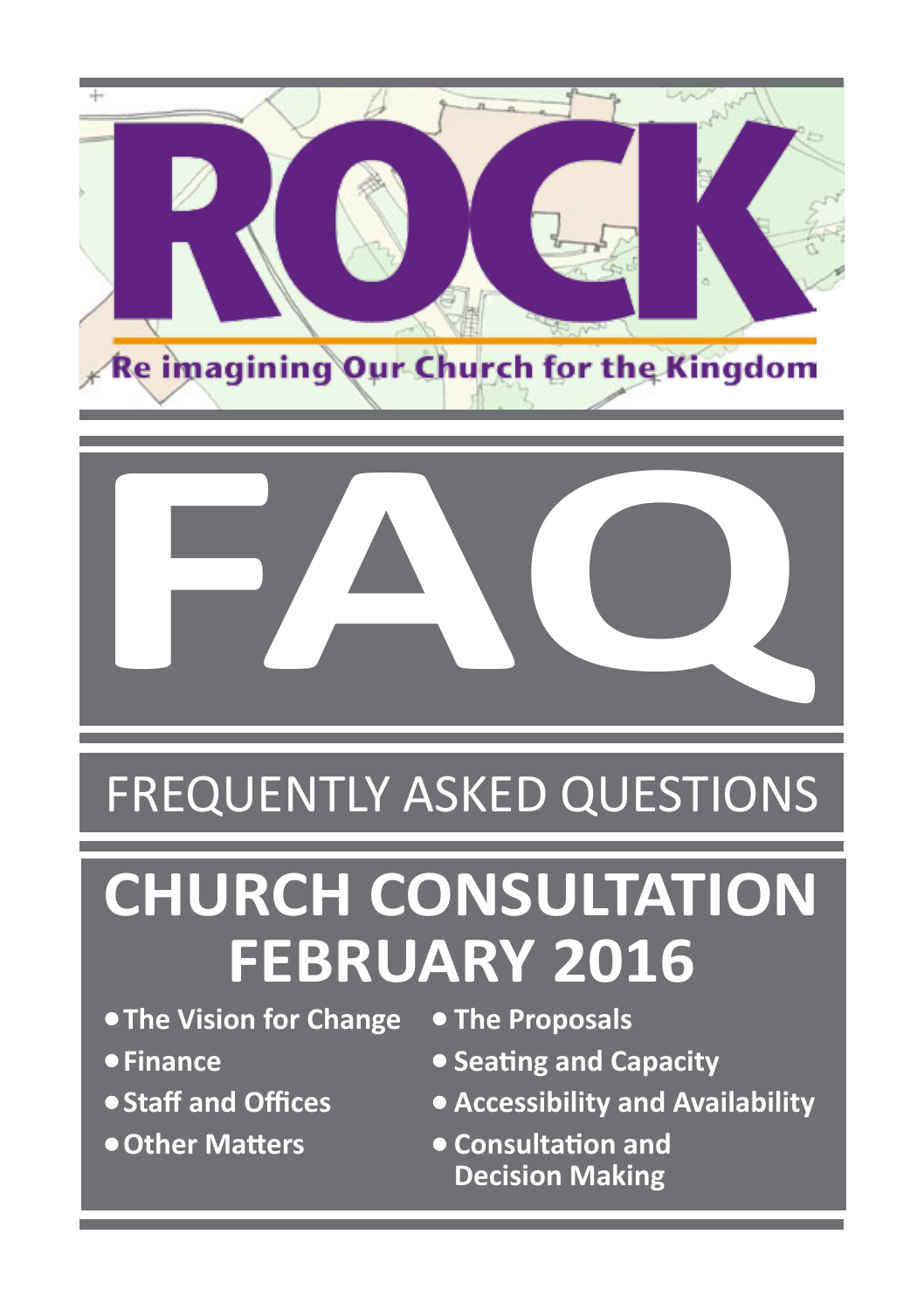## THE VISION FOR CHANGE

#### **1.** What is the vision behind reimagining our church buildings?

**F**irst and foremost this is all about having a set of buildings and facilities which enable us to proclaim the timeless truths of the gospel to a generation which is more and more losing touch with those truths.

It is about adapting and creating spaces which enable committed Christian and notyet Christians to worship, learn, teach and meet in friendship, fellowship, work and recreation together.

We cannot hide from the fact that many denominations and individual churches are in numerical decline; we know that it is highly probable that many more church buildings are likely to close over the next 25 years. But we are determined that in Weston, at least, there will be a thriving, active and contemporary Anglican Church which, by

God's grace, is helping people to experience life in all its fullness and being a force for good in its community, city and beyond.

#### **I**t is about saying to the world around us:

*'We are not just a hangover from Victorian Britain and part of a dying church'. We are an inspired, hopeful, forwardlooking, active, life-embracing community in touch with the world of today as well as our 2000 year old historic faith. We value the past but we are not stuck in it. We respect what previous generations have left us but we know that every generation has to grapple afresh with what it means to be Christian and to be church. We proclaim Christ Jesus Yesterday, Today and Tomorrow. And as his Church we too were here Yesterday; we are here Today and we will be here Tomorrow.'*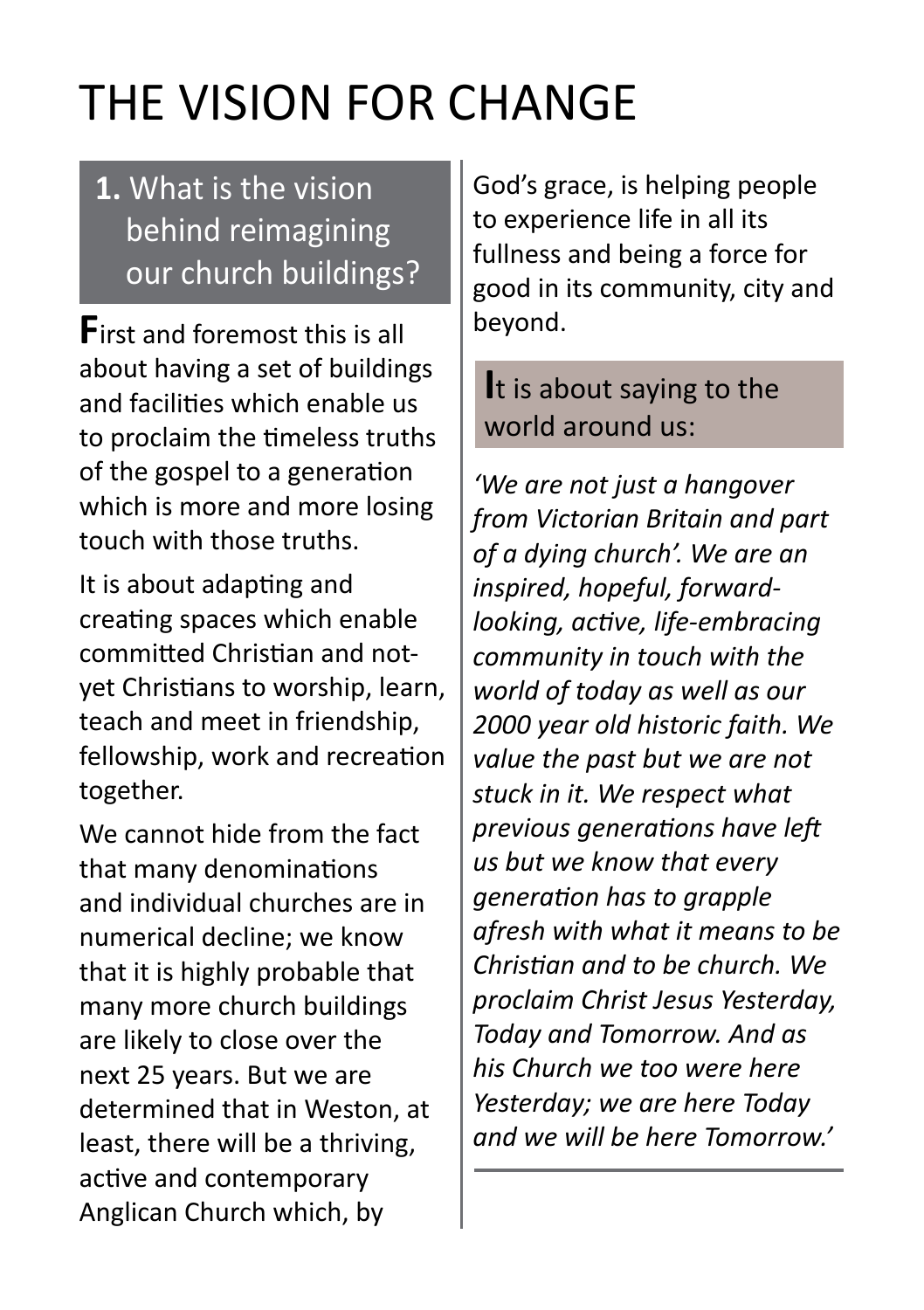#### **2.** But surely none of that depends on a set of buildings?

**T**hat is partly true, although the British climate does not particularly lend itself to outdoor worship. Beautiful buildings do not make for a powerful church. However it would be hard to find an example of a church which is growing, spiritually dynamic and forward looking which does not have buildings custom-built or adapted for its current needs and programmes.

As a community of Christians in Weston, we want, through God's grace and empowering, to be inspirational and lifeenhancing. We have all been to places that are like that. It is not the place or building itself, nor is it the people themselves. It is the combination often of the two; proclaiming and supporting an experience of welcome, warmth, beauty, comfort, love, peace and joy.

Easy to write, but if we can convey those qualities in a community of church people and in the message of the building and through the activities of church- then, together, we **"may declare the praises of him who called us out of darkness into his marvellous light"** *(1 Peter 2:9)*

**3.** Whose vision is it? Is it just a small out of-touch group driving through their own ideas and agenda?

The vision has emerged from the ROCK Team, a core group of about 10 people, most of whom have worshipped at All Saints for many years as well as some who are relatively new to the church and not afraid of questioning what has been the status quo in the past. Between us we have around 200 years of worshipping and working at All Saints. We have met on around 40 occasions in the past three years, we have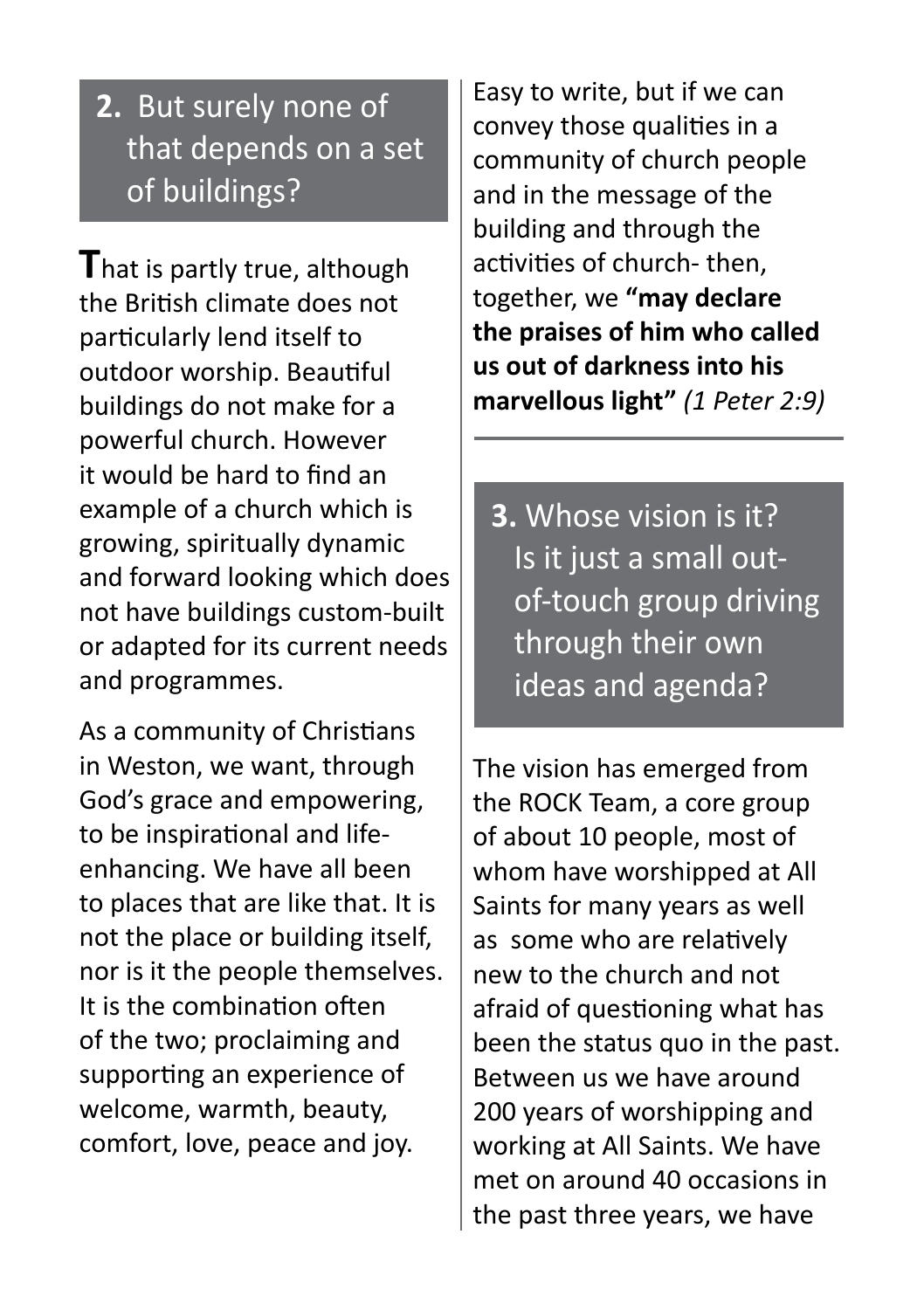been seeking and listening to God through regular prayer times and that vision has been informed by taking soundings from the congregation, listening to the staff and PCC and visiting other churches.

**4.** Why can't we just clean up the church, repaint it, replace lighting etc and make it nice?

**I**n some ways that is an attractive option but not as straightforward as it sounds. For example, replacing lighting means tackling the wiring and the electrical installations, not just putting in some new lamp fittings. We will need to do something about the heating soon as our existing boiler is over 30 years old and inefficient. Assuming we go for underfloor heating *(see later)* would mean removing pews and a new floor. Improving physical access means doing something about entrances and floor levels within the church. Retaining the pews now

and replacing them in 5-10 years means another major upheaval then, and if not done at the same time as the heating, this could mean two major upheavals. We think it is best to go for one big scheme at the same time rather than an endless succession of minibuilding projects.

**5.** Why don't we just lock up the church and meet in somewhere like WASPS?

**S**ometimes we need to think the unthinkable and maybe there are some who think that is what we should do. However, apart from the very real practical and legal difficulties of just locking up the building and walking away, there is nowhere else in the parish with the sort of space and facilities that we need – not even WASPS. The newer churches that start out meeting in rented school halls and other places usually end up building or acquiring their own buildings. Also the set up and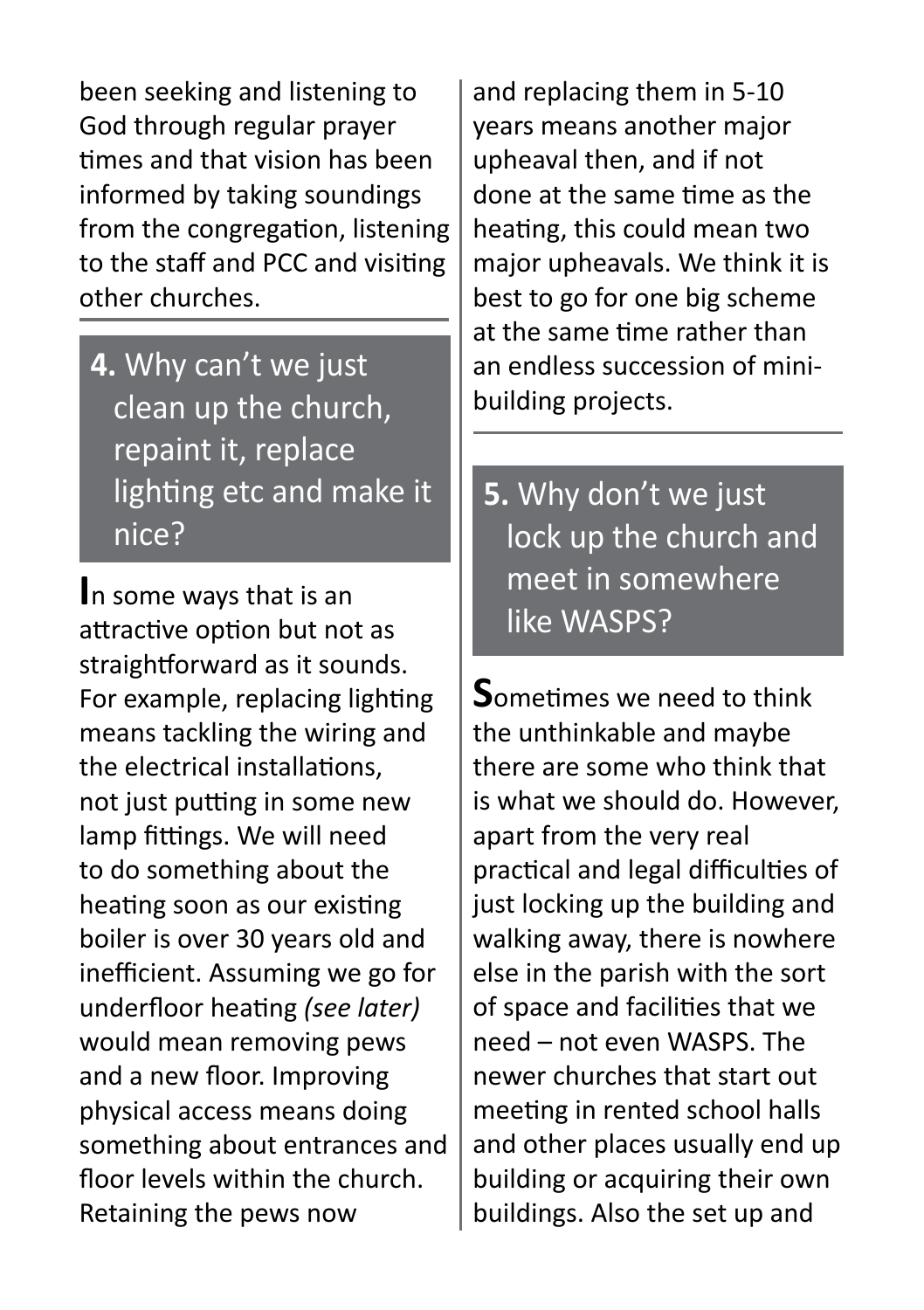pack down times for meeting in hired premises is very labourintensive.

**6.** How will the proposed improvements enhance the mission of the Church to our community?

**S**ometimes mission is thought of as *'out there in the community'* or *'abroad',* something not connected with our main worship and our physical presence in the community. We think mission is about all of these things and has many faces. We do not think it enhances our mission if the main church building only speaks of neglect and the past. There are sermons in stones and boilers and seating and lighting. We want the 'sermon' spoken by our church building to be a vibrant, engaging and attractive one. Churches which are growing, either meet in homes, modern buildings (including warehouses,

(theatres etc) or in modernised older church buildings. To be effective in our mission we need to have spiritually empowered people as well as high-quality resources, facilities and buildings to work from. We need to be a 'going-out and a coming-in' kind of church.

As a community we need to breathe in the life of God and breathe out the presence of God: the breathing in is like worship, prayer and listening to the Spirit in the Word; the breathing out is mission, going out to the world around and making Christ known in word and deed. Because of our Christian heritage, the breathing in bit is, for the most part, done on Sunday and the place we gather in is a church building i.e. a building for the church. This building is both our family home, but is also a place of welcome to all others who come because of their connection with God too, and their seeking of him.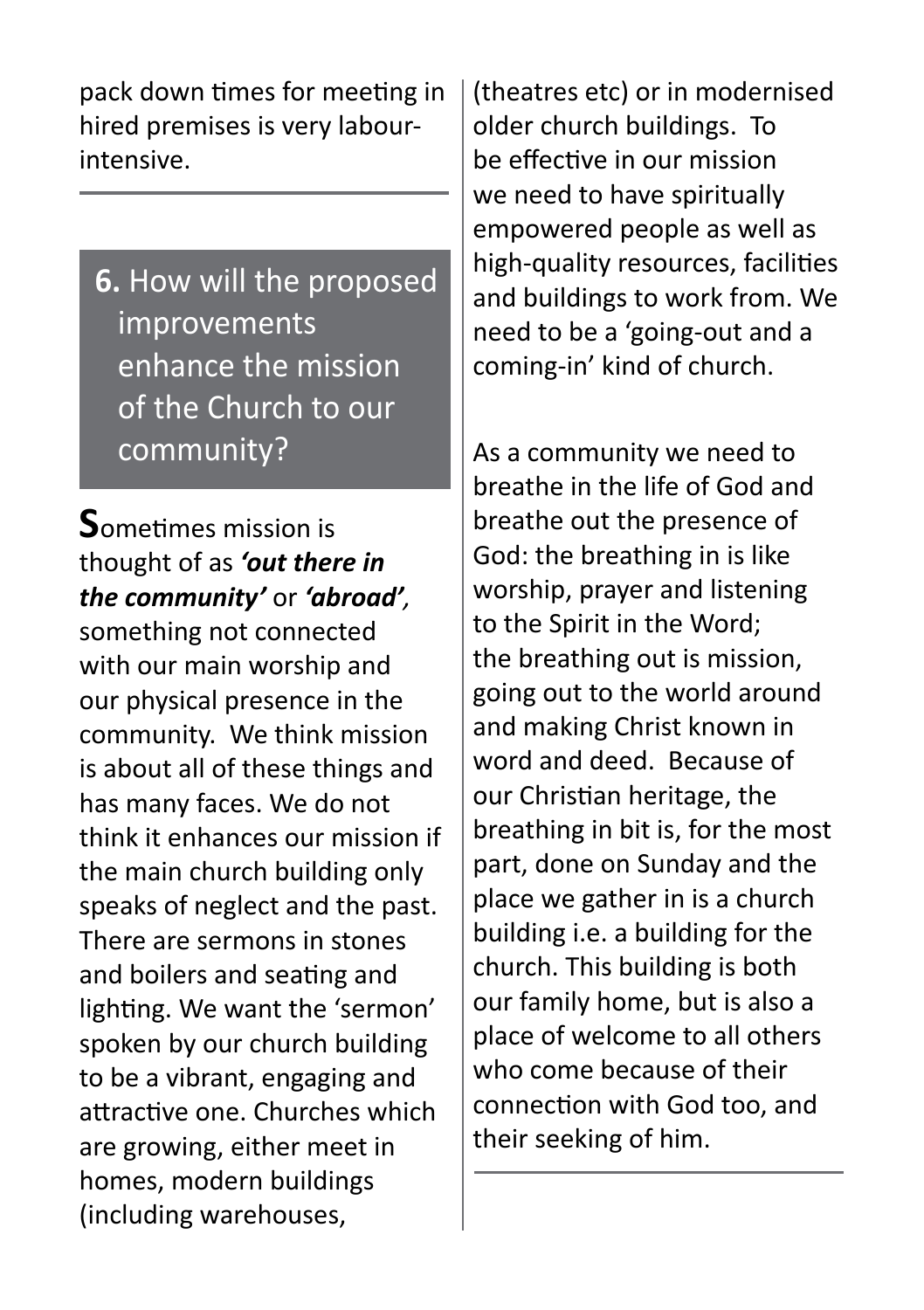**7.** How will the improvements enhance our worship and discipleship in the years to come?

**A**s a church community we probably use the image of the family more than any other image. We are all 'sons and daughters, brothers and sisters'. It follows then that our buildings should reflect that main idea - rather than the image of the church as a fortress or a museum or a lecture hall.

A family home reflects the values and activities of the family. In a family home all kinds of things go on: eating together, relaxing together, debating, arguing, making love, bringing up children, going to the bathroom, getting clean, extending the home for elderly relatives, giving parties, celebrating new relationships and birth, and sometimes mourning – all of life. Most of these activities will find an echo in our spiritual life together in church – you go can probably think of what the equivalent spiritual activity might be! Above all, our church home should enable the full range of family activity and be a welcoming place for all those who want to dip in.

Most homes these days have flexible use. So too with our church home, we want flexibility in the church so that it can be used for Sunday worship, for meetings mid week, for small groups, a place which is open five days a week, with an office or room so that at least one or two people will be there during the week. In our church we want to combine the beauty of our ancient building with the warmth and friendliness of a place that is able to support flexible, comfortable and multifunctional use. That should be possible.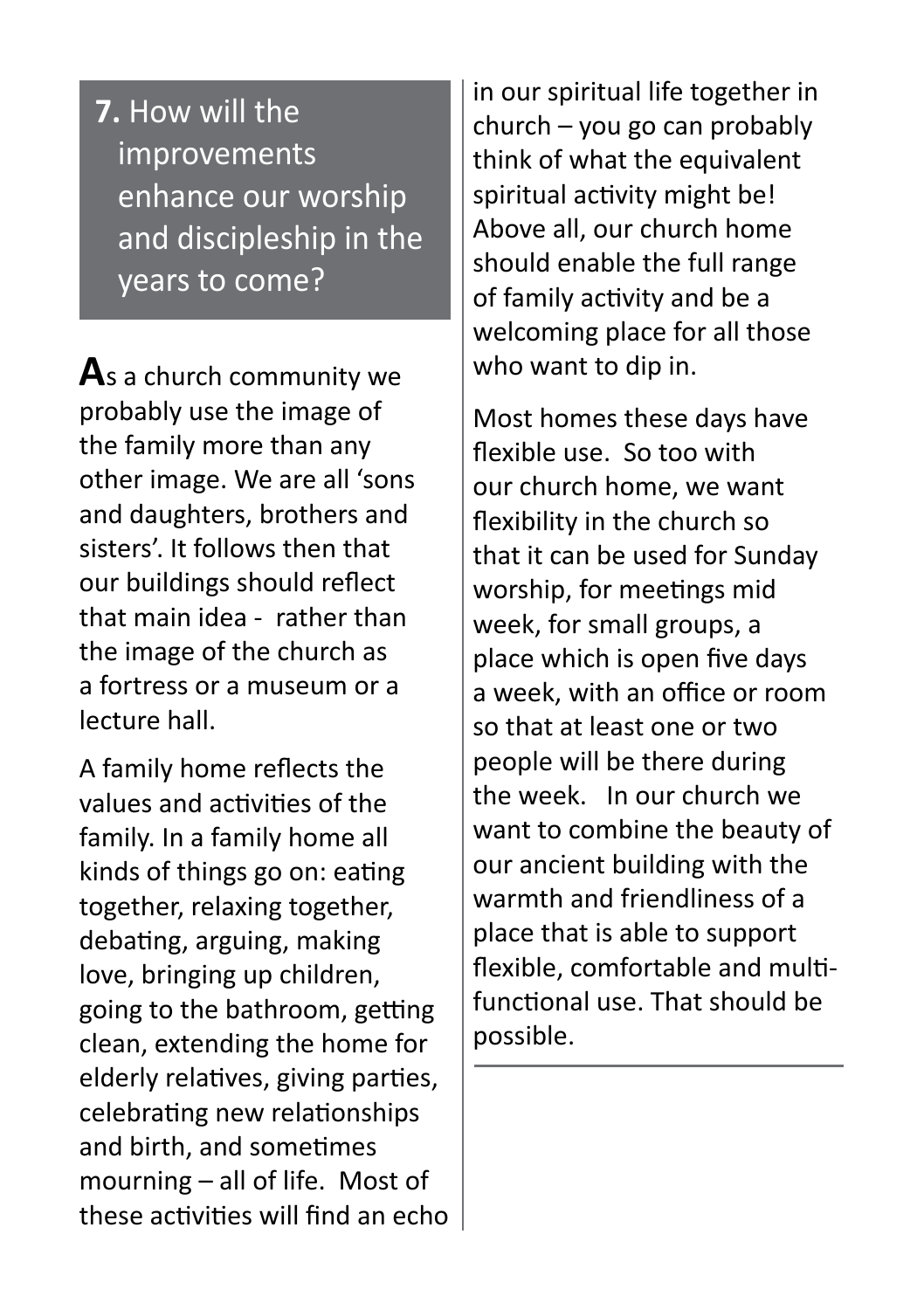#### **8.** How soon could all this happen?

 That depends on having the funds available to do the work. Essentially about one year is needed for the design and

tendering processes and the work itself could all be done (both inside and outside) in around 18 months. The ROCK Team's vision is that all or the great bulk of the work could be completed by the year 2020. Four years from now. But we cannot start the proper design process until we have the funds available and we could not start any building work until we are sure we have the funds to pay for that particular element of the project. It would be quicker and cheaper to do everything at once but we may not be able to do that – in which case it will take longer and be more expensive.

### THE PROPOSALS

**9.** What is the ROCK Team proposing should be done?

We are proposing a complete overhaul of the church and churchyard plus an extension to the church. We see this as one complete project but with 3 elements. This means the following: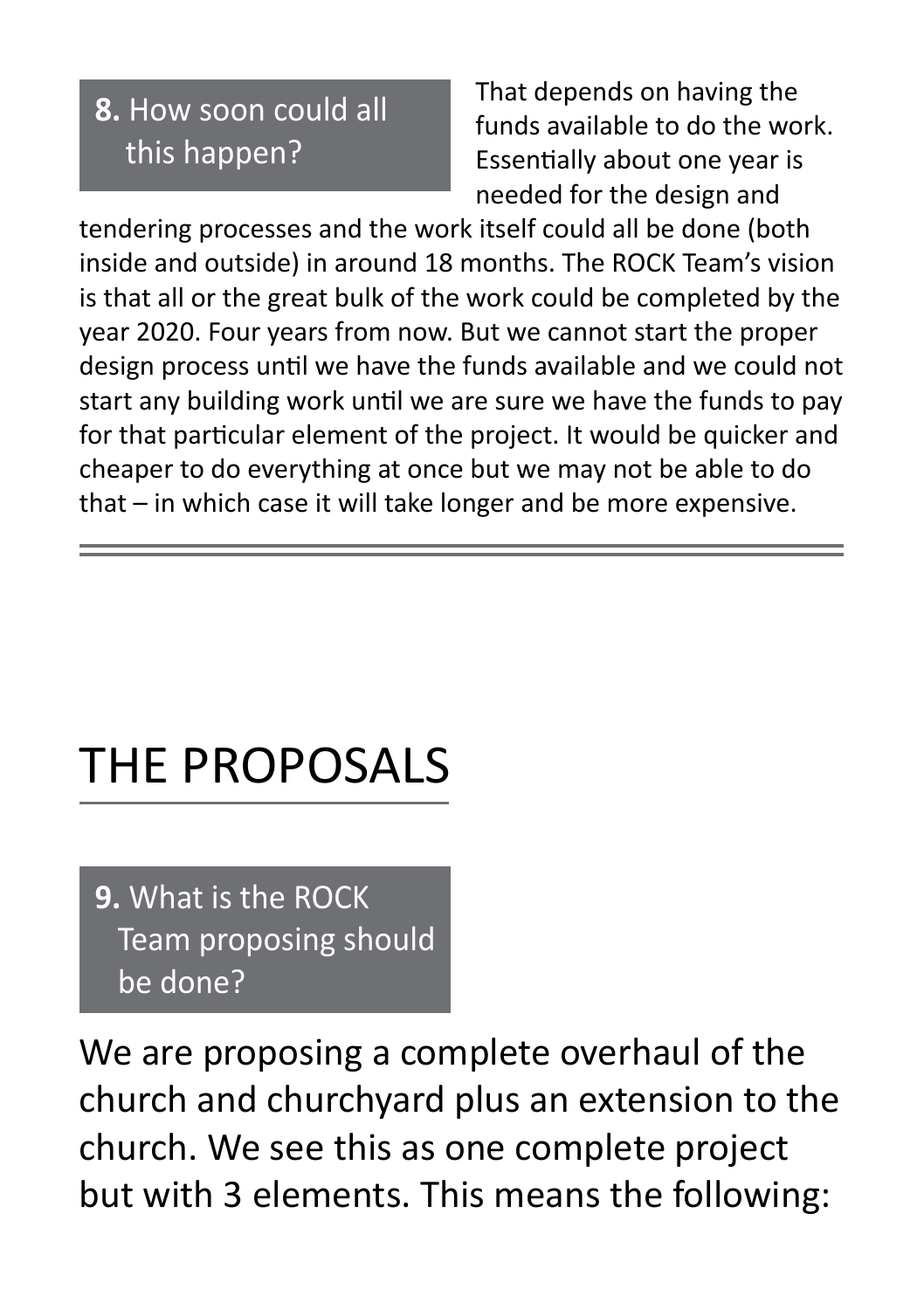### **Element 1:** Complete overhaul of the church

- Replace and level the floor throughout the church making all or most of the building fully accessible by removing the need for steps wherever possible.
- Undertake works to memorial chapel so that it becomes more of a chapel and prayer room rather than a storage area
- Improve and make secure musicians area
- Improve access to South Porch and refurbish or replace outer and inner doors
- Clean, repair and re-site some of the memorial plaques
- Completely redecorate the church
- Improve roof insulation
- Retain but completely overhaul the organ
- Renew audio-visual system
- Renew lighting system
- Replace all or most of the pews with new chairs and furniture
- Refresh rear area of church for welcome, information and refreshments
- Install new heating system throughout including under floor heating and a new eco-friendly heat generation system
- Rewire the church
- Build in adequate storage for chairs, books and equipment. (NB: Some storage may eventually go into the extension)
- Undertake basic improvements to toilets and vestry area as a temporary measure pending the construction of a new facility (unless we can find a way of doing the permanent solution early on in the project)
- Clear out and make the crypt usable for storage
- Undertake minor alterations to the Tower and Bells
- Undertake minor external repairs as well as required Health & Safety measures

Estimated cost assuming 2018 start, including Furniture, Equipment Fees and VAT =  $£1,323,000$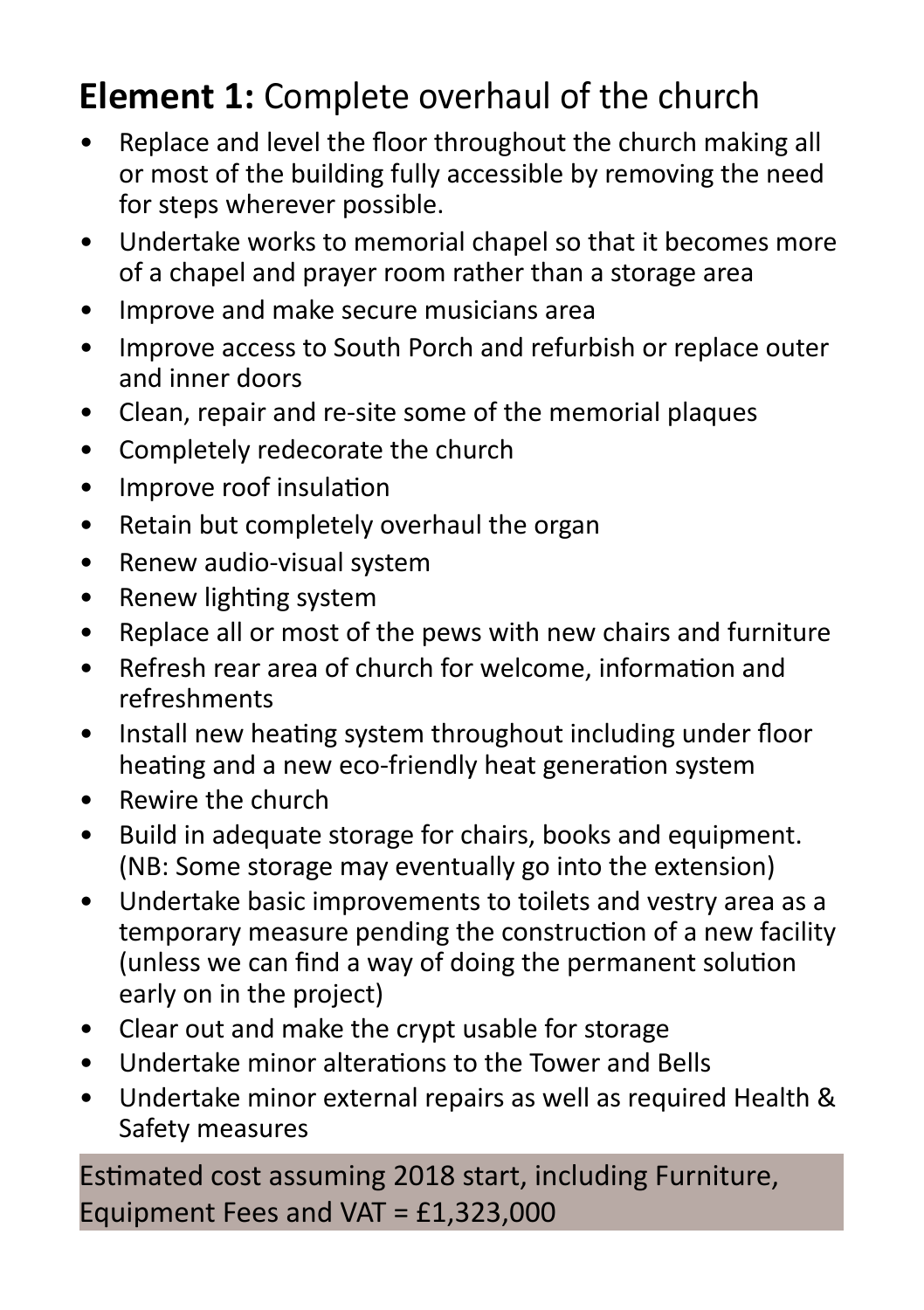### **Element 2:** Extension to the church

- Generously sized, fully accessible foyer entrance and gathering space with reception and information area
- Meeting room for Crèche and other users during week (size to be determined but anything from 20 -40 people)
- $\bullet$  6-8 WC's
- Kitchen (more than our present refreshment bar but less than Centre kitchen)
- 2-4 small rooms or flexible work areas with some privacy, capable of being used for very small meetings, counseling or work
- Storage areas
- Greatly improved access to this extension from the car park and north approach
- Buggy park

Estimated cost assuming 2018 start, including Furniture, Equipment Fees and VAT = £1,300,000

### **Element 3:** Improvement works to the churchyard

We would do as many of the following as we could afford:

- Better pathways
- Security and safety lighting
- Better signage and information boards
- Enhanced Garden of Remembrance
- Repair and possible resiting of some of the memorials
- Removal of some of the headstones and placing against the Boundary walls in order to create a more open space (that could be used for outdoor services)
- Tree pruning or removal to create more light and openness

We have provisionally allowed for £337,000 for this work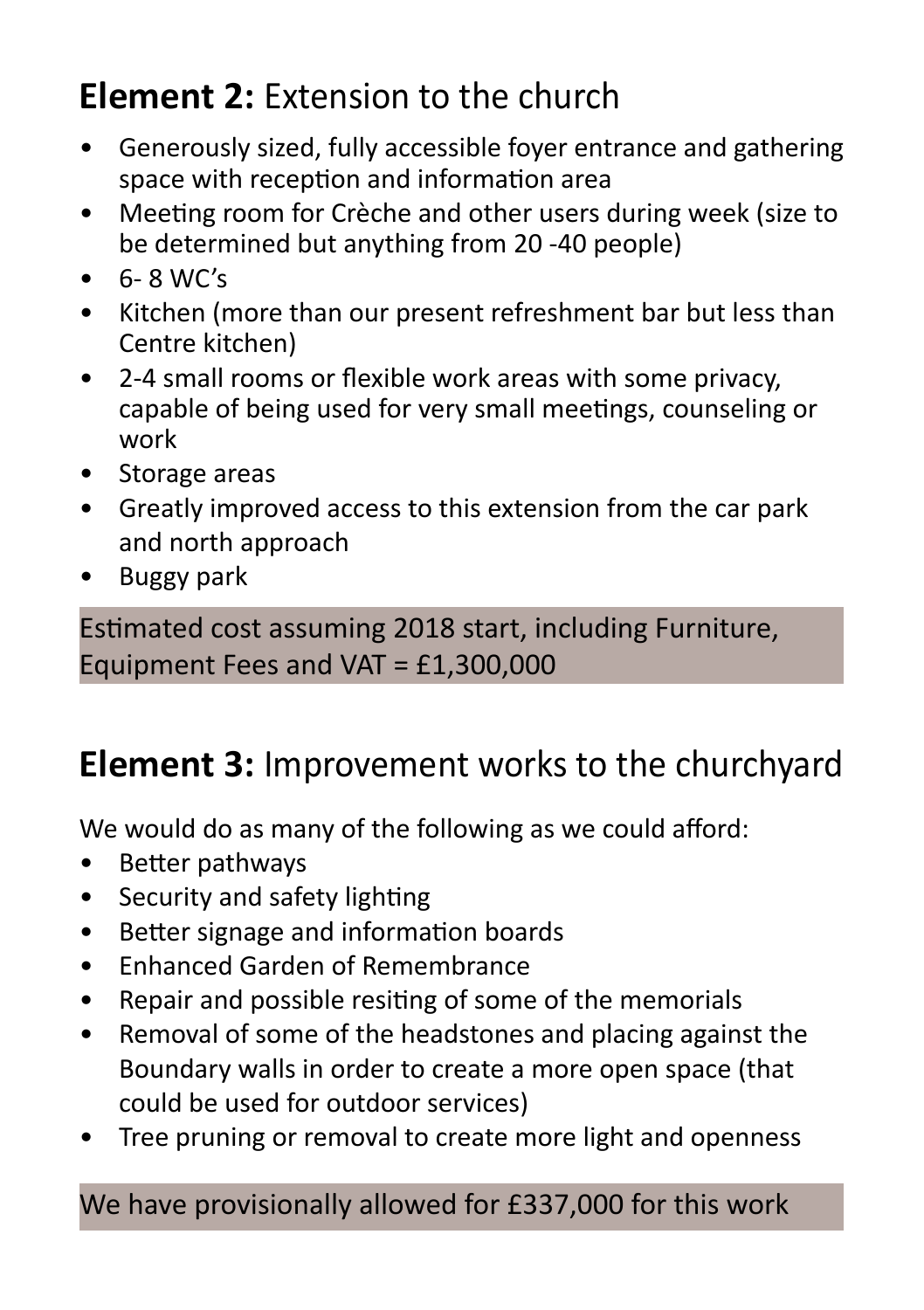#### **10.** Can we phase these elements?

**T**hey can be phased although phasing them over a number of years extends the life of the project and is more expensive. Ideally we would do it in one go. If we cannot do that, then we will have to break the project down into phases.

**11.** Do we really need an extension? Why don't we put the things we need in the church building?

**W**e have looked carefully at these questions, not least because a number of people raised those questions following our presentation to the congregation in March 2015. We concluded that trying to fit our requirements into the existing building would run the risk of making the church feel cramped and messy as well as probably reducing the capacity of the building.

#### **12.** Why don't we expand the church centre rather than the church?

**W**hen we tried to change the exterior of the Church Centre in 2000 as part of the Church Centre project then, the planners objected to those changes. Things might be different now but there is no reason to suppose that increasing the capacity of the church centre would be any cheaper than making alterations to the church.

**13.** If we build an extension wouldn't we have to move some human remains as well as gravestones? Would that be right? Are we allowed to do that?

**W**hen the church was extended in the 1890's they did have to remove human remains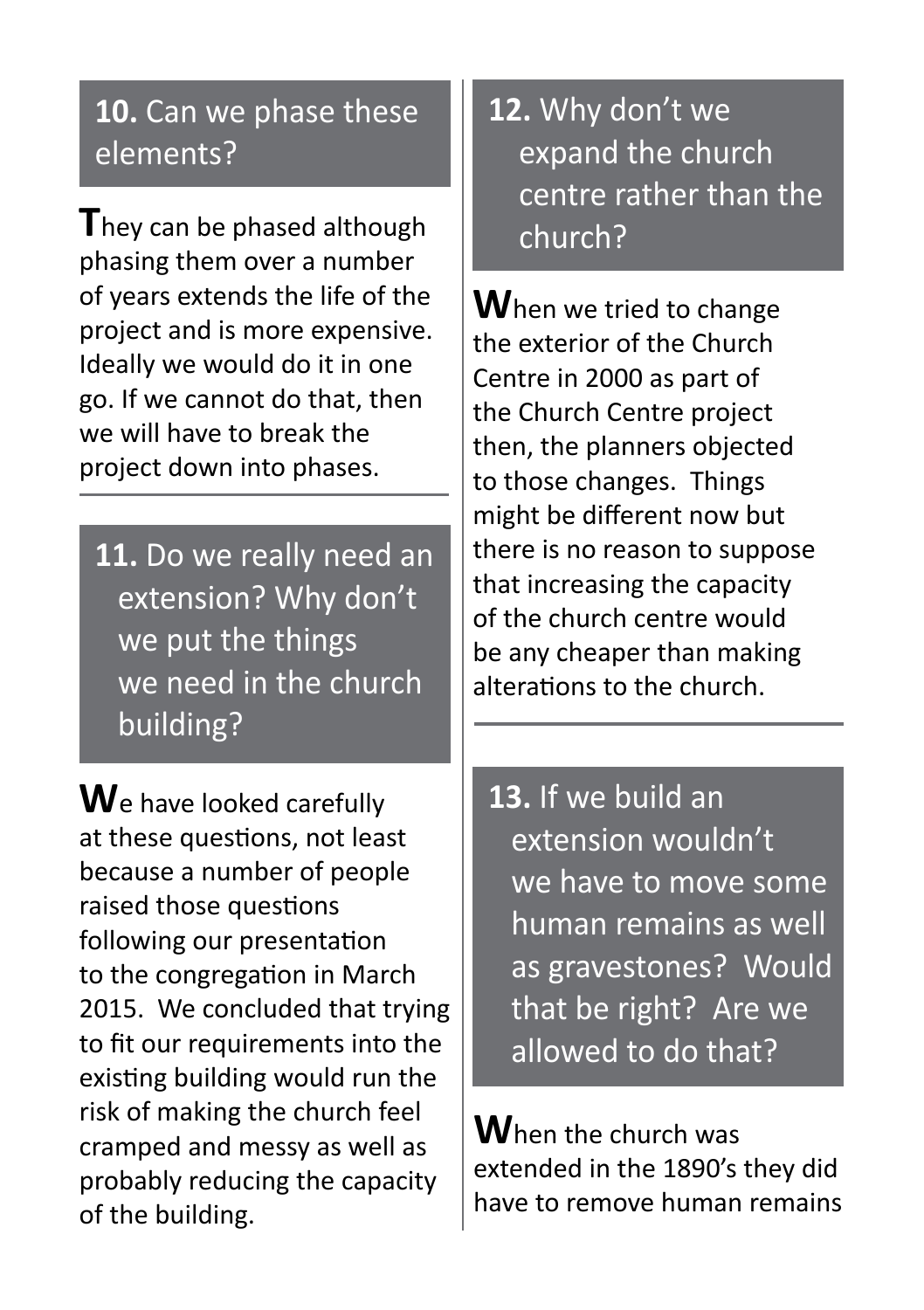then, but the likelihood is that we would not need to move any human remains, although it may be necessary to move some headstones and memorials. Even if it is necessary to remove human remains, there is an established procedure for this and it is frequently done. Incidentally the pathways around the church have simply put ugly tarmac straight on top of some grave stones!

**14.** Are we going to be setting up a cafe in opposition to the ones in the High St and Love Weston cafe?

**T**here are no plans to set up a regular café. However we are emphasising the virtues of flexibility and adaptability. We do not know what the situation of the Love Weston café will be in 5 or 10 years time. It is possible that someone would have the vision for opening a café facility on a Saturday or

another day of the week. Who knows what others might be prompted to do when they see the potential of a modernized building?

**15.** Will the extension be big enough in 25 years time if you're looking long term?

**I**t may not be. But it would be for the 2040 or 2050 congregation to make that decision

**16.** How are we reimagining the space under the church?

There is some limited space under the church in the crypt (along with a number of burial vaults. This is where the boiler is as well as a great deal of accumulated clutter. One task will be to get rid of the accumulated clutter in the crypt and to do what we can to create better storage. One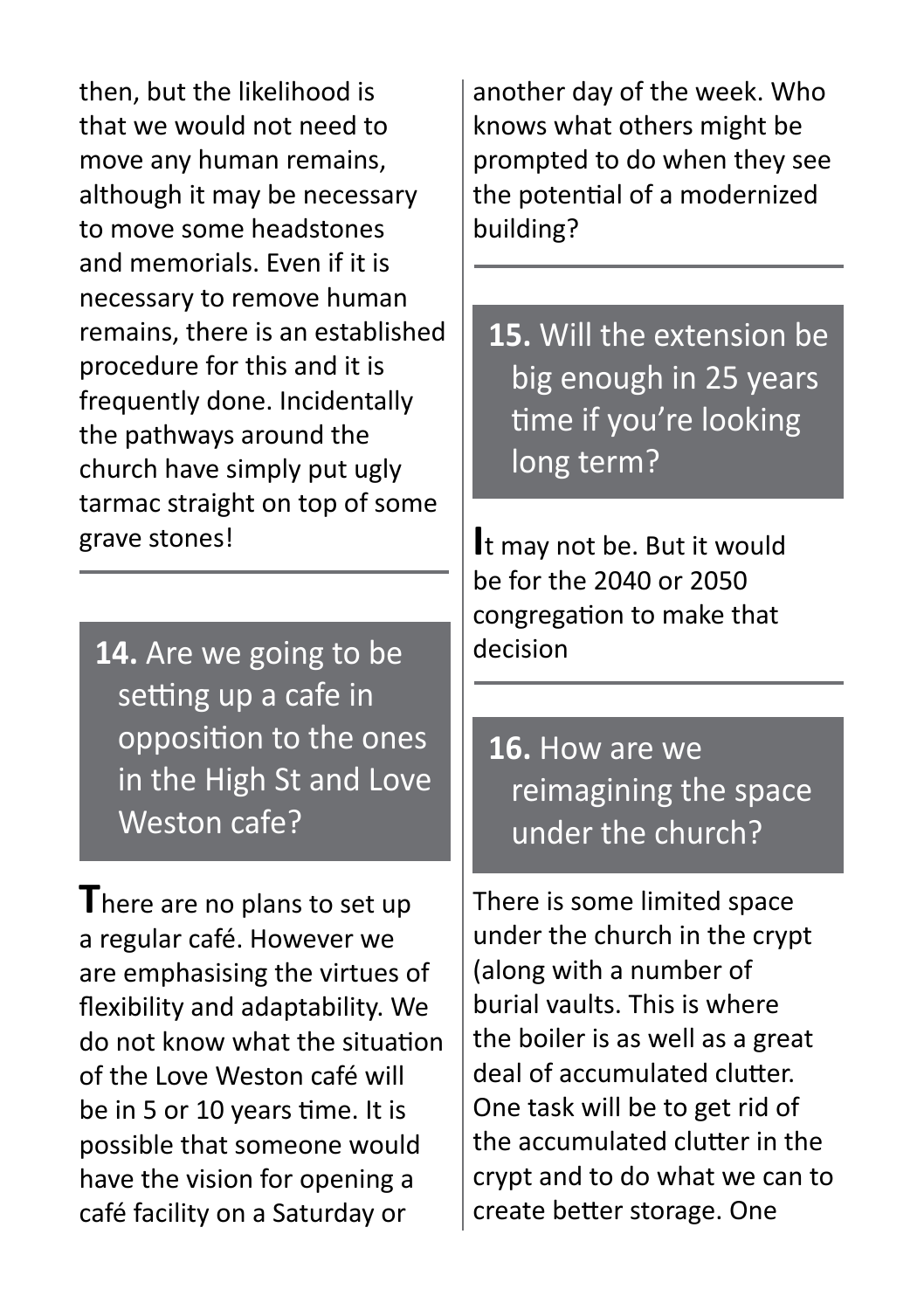of the ideas discussed was to see if it could be some kind of meeting room but we have discarded that idea.

#### **17.** Are there any plans to change the gallery?

**A**nother idea which has been (reluctantly) discarded is to replace the existing tiered gallery with a new first floor room with an entrance leading into the first floor of an extension. It has been discarded on the grounds of expense and a feeling that we could not justify at this stage the need for that extra accommodation.

**18.** There has been talk of removing the memorial plaques from inside the church. Is that going to happen?

**T**here are well over 100 wall mounted memorial plaques sited around the interior of

ASW church. Some have considerable historical or aesthetic significance while others are of local interest. However, many have little relevance to today's church community and at least one is somewhat macabre! For some people, this number of memorial plaques in a relatively small area can create a sense of clutter and can give the sense that the building is more a museum than a place of worship.

In re-imagining the interior of our church as a beautiful and relevant space, both now and for future generations, we need to conserve the best of our heritage whilst being willing to let go of some of the less distinguished features. Each memorial would need to be considered individually as would the cost of removing it or re-siting it but it is likely that some of the smaller ones could be resited in less obvious places.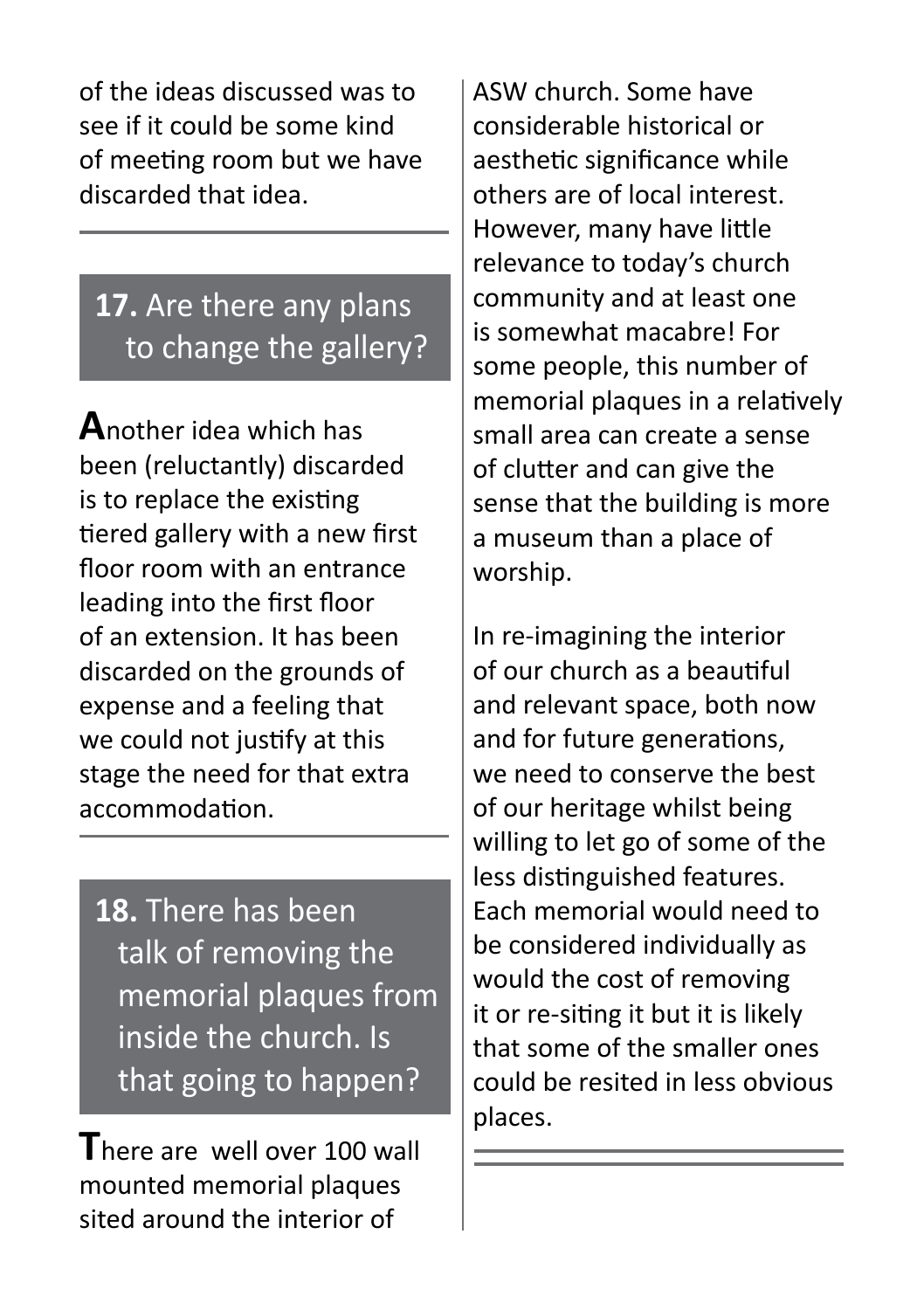## FINANCE

#### **19.** How accurate are your estimates?

**A**s accurate as we can make them at this stage. We are extremely fortunate in having Geoff Evans as one of the ROCK Team. Geoff is one of the country's leading quantity surveyors when it comes to historic buildings, conservation, repair and alteration. His vast experience ranges from timber framed buildings, vernacular dwellings, barns and chapels, through to large country houses, castles and cathedrals. He is currently the named Quantity Surveyor to a number of Cathedrals including St. Paul's and Canterbury. Geoff has lectured on cost control of Historic Building repairs to the students undertaking the Architectural Association's post graduate conservation course.

Geoff has used that vast experience and his knowledge of the costs of recent church

projects that he has worked on to calculate roughly what each bit of the project would have cost at 2015 prices and where VAT does and does not apply (or can be reclaimed). He has then calculated what things might cost at 2018 prices. He has avoided giving the most optimistic prices and has built in a figure for inflation so as not to give an unrealistically low set of figures.

**20.** How can we justify spending money on buildings when we should be spending it on mission or other major human needs?

This question is a serious question and one that could be asked not only of the church but us as individuals. Practically all of us spend money on things that others would regard as luxuries – our homes, holidays, entertainment, clothes and many other things. The fact is we have inherited large historic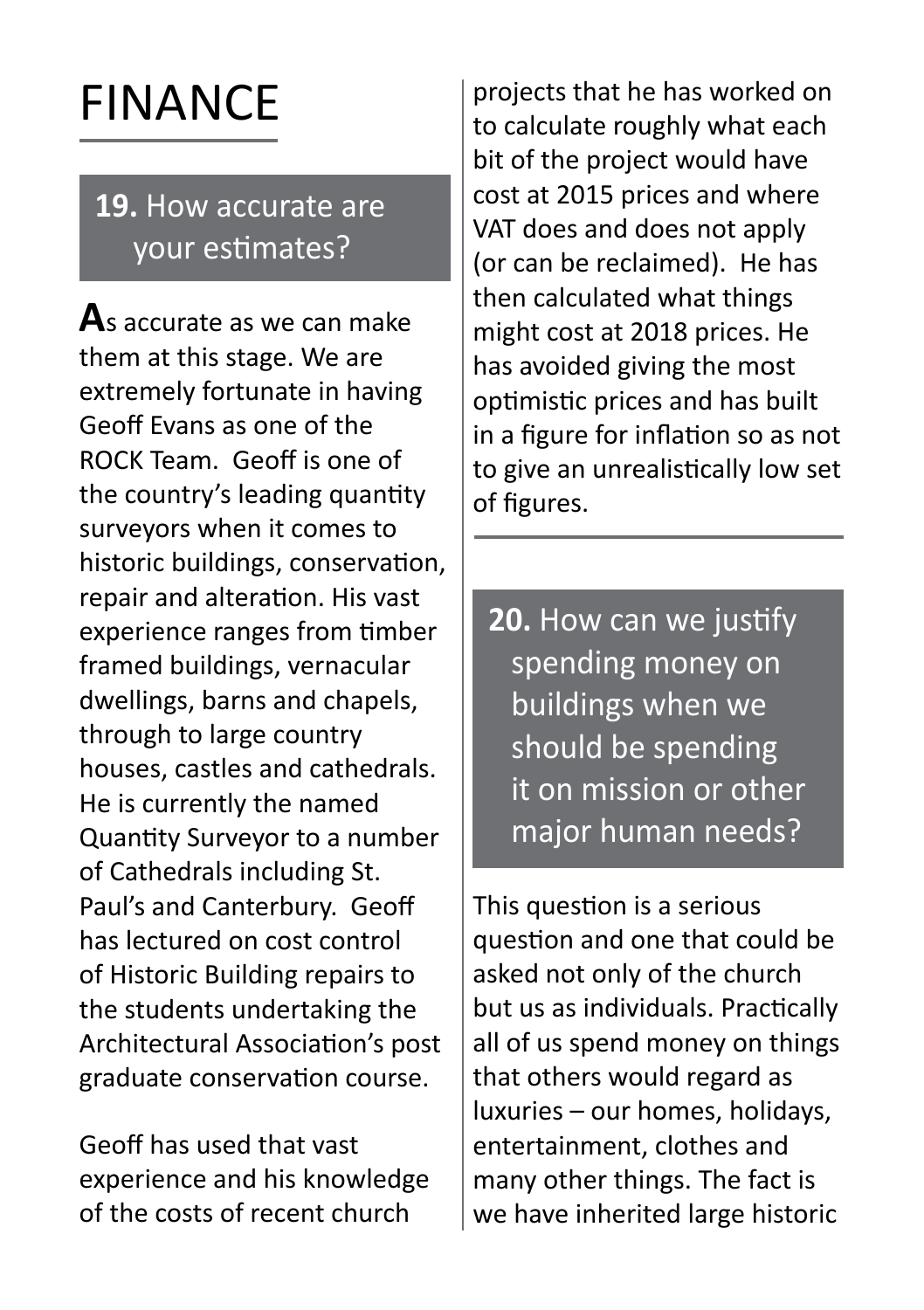buildings, which not only need maintenance but also need to be updated and improved. Unless we are going to lock the doors and walk away, we have a duty not only to maintain the building but also to hand it on to future generations in a worthwhile state. Although this project is a very large sum of money, when it is spread over a 20 or 30 year period and put alongside the money we do spend on ministry, pastoral care, youth and children's work and mission, the sum of money is not unreasonable.

#### **21.** Can you explain that last point a bit more?

**Y**es. We think you have to assess the level of spending on the building over a 20-25 year period and any sensible comparison should be against our anticipated spending on other things over that period.

So: if we spent exactly the same on children's and youth work, other staff, our parish share to the Diocese each year for the next twenty years this is how things would look:

| $\bullet$ | All Saints Staff (Youth, Childrens, Seniors, Pastoral, Admin, Music) £2,700,000 |             |
|-----------|---------------------------------------------------------------------------------|-------------|
| $\bullet$ | Parish Share (pays for our clergy and other diocesan costs)                     | £2,600,000  |
| $\bullet$ | Church Centre (includes all Centre staff as well as Centre costs)               | £1,680,000  |
| $\bullet$ | <b>Giving to External Mission Causes</b>                                        | £740,000    |
| $\bullet$ | All Other Expenses                                                              | £1,360,000  |
|           | <b>ROCK</b>                                                                     | £2,920,000  |
|           | TOTAL                                                                           | £12,000,000 |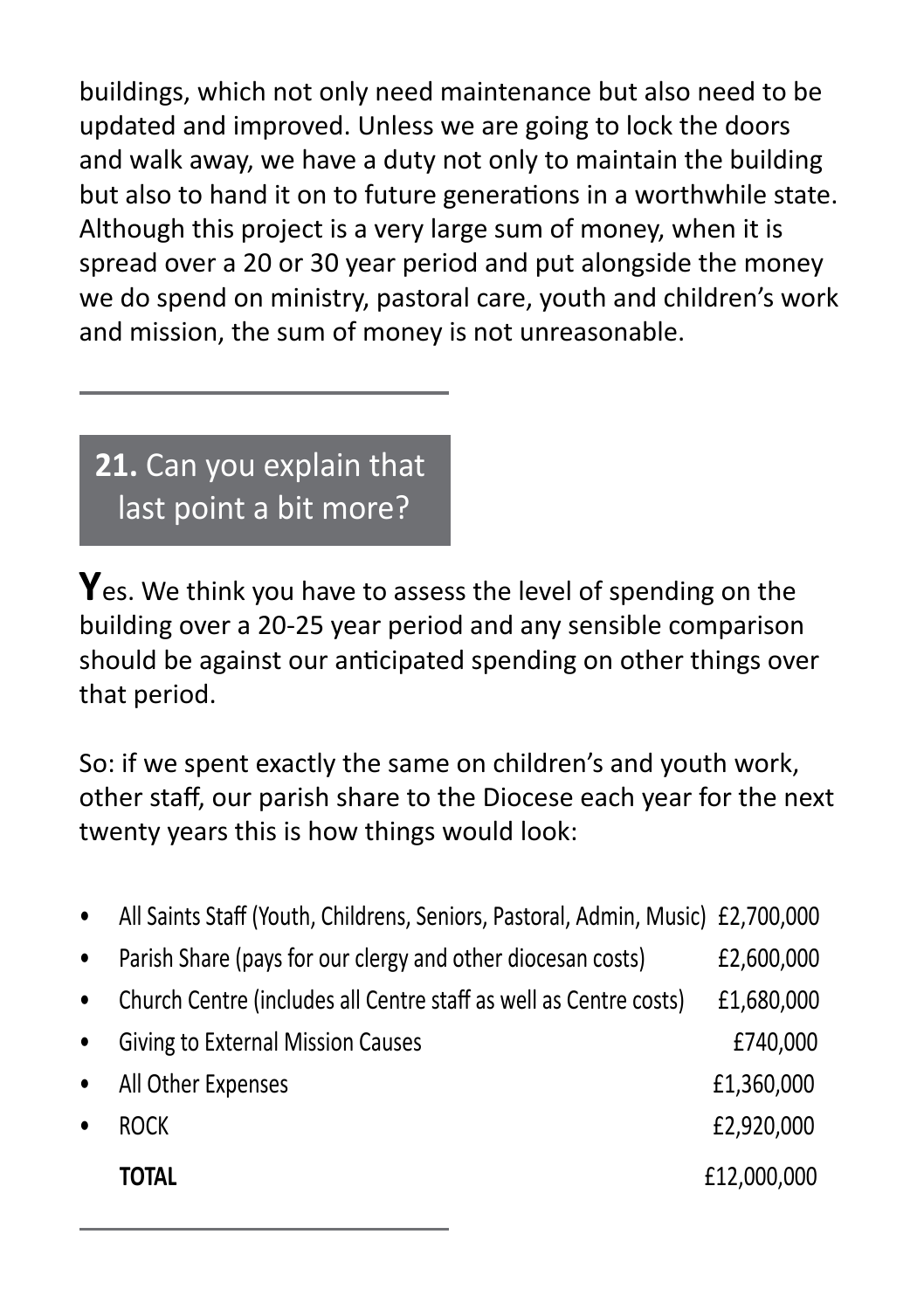**22.** Why do we need to spend money enlarging the church building when we have the All Saints Centre?

**B**ecause there are times when the Centre is full and we hope that over the years demand will grow. Because, as we said earlier, we cannot get all the things we need into the existing space of the church and because we want to create a better window and entrance into the church.

**23.** In 2015 we needed a mini-appeal at the end of the year to be able to balance the books. How can we add a big project like this to our budget?

**I**t is quite true to say that each year for the past 25 years at least, our income has never really exceeded our expenses

and in some years it has not matched our expenses. That means we have not built up any surpluses. But that was exactly the position when we launched the Church Centre Project. There was no big reserve to fall back on. What happened was that many people responded generously and faithfully for the duration of the project. We believe the same thing will happen again.

**24.** But even so how can we possibly raise the very large sums of money required?

**B**y God's grace and through the faithful prayers and generosity of many we can do it. We have done it once before in living memory when we completely refurbished the Church Centre. That project cost over £1,000,000, which in today's money is close to £1,750,000. All the money, except £100,000, was given by individuals (plus the taxman). By a combination of giving,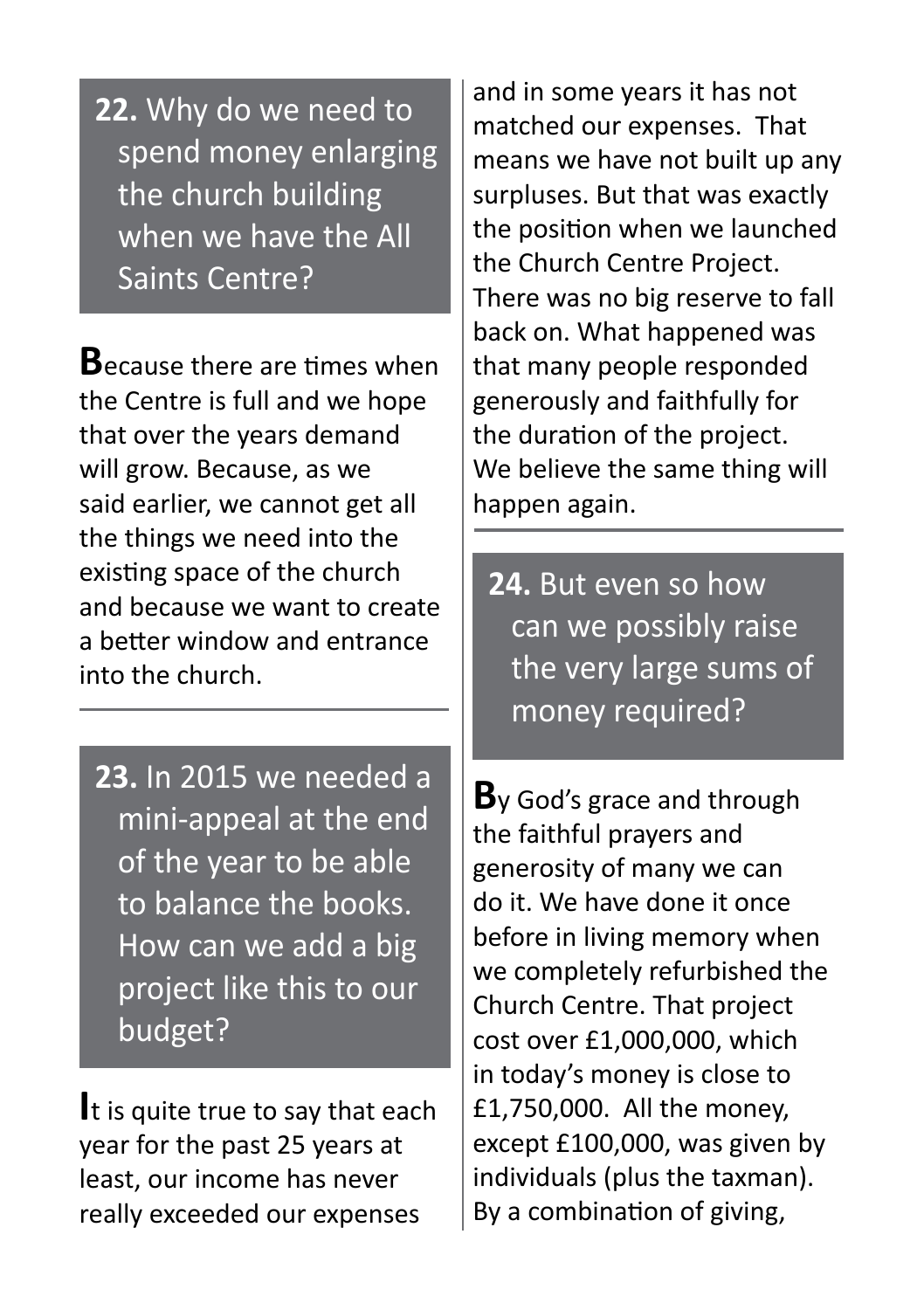applying for grants, interestfree loans and interest-bearing loans, we believe we can do it. Where there is a will and a faith to do it, with God given inspiration a way will be found.

**25.** I am already giving as much as I can to the Church. I can't give any more.

**E**ach one of us knows what we are able to give and not give. We do not want anyone to feel under pressure or guilty (or proud) about their giving. What we would ask everyone to do is to carefully and prayerfully review their giving to the church's day-to-day needs, this ROCK project and to the other causes they support. When that is done, we believe that many people will feel able to be generous in their giving to the project.

**26.** What if we start the project and the money runs out?

**W**e will not start the project (or an element of the project) until we know we have the money to complete the work. That may well mean that we have to take out a loan facility, which we will then repay over a set period of time.

**27.** Will the Diocese give us any money?

**W**e may get a modest grant from the Diocese but it is not likely to be a six-figure sum.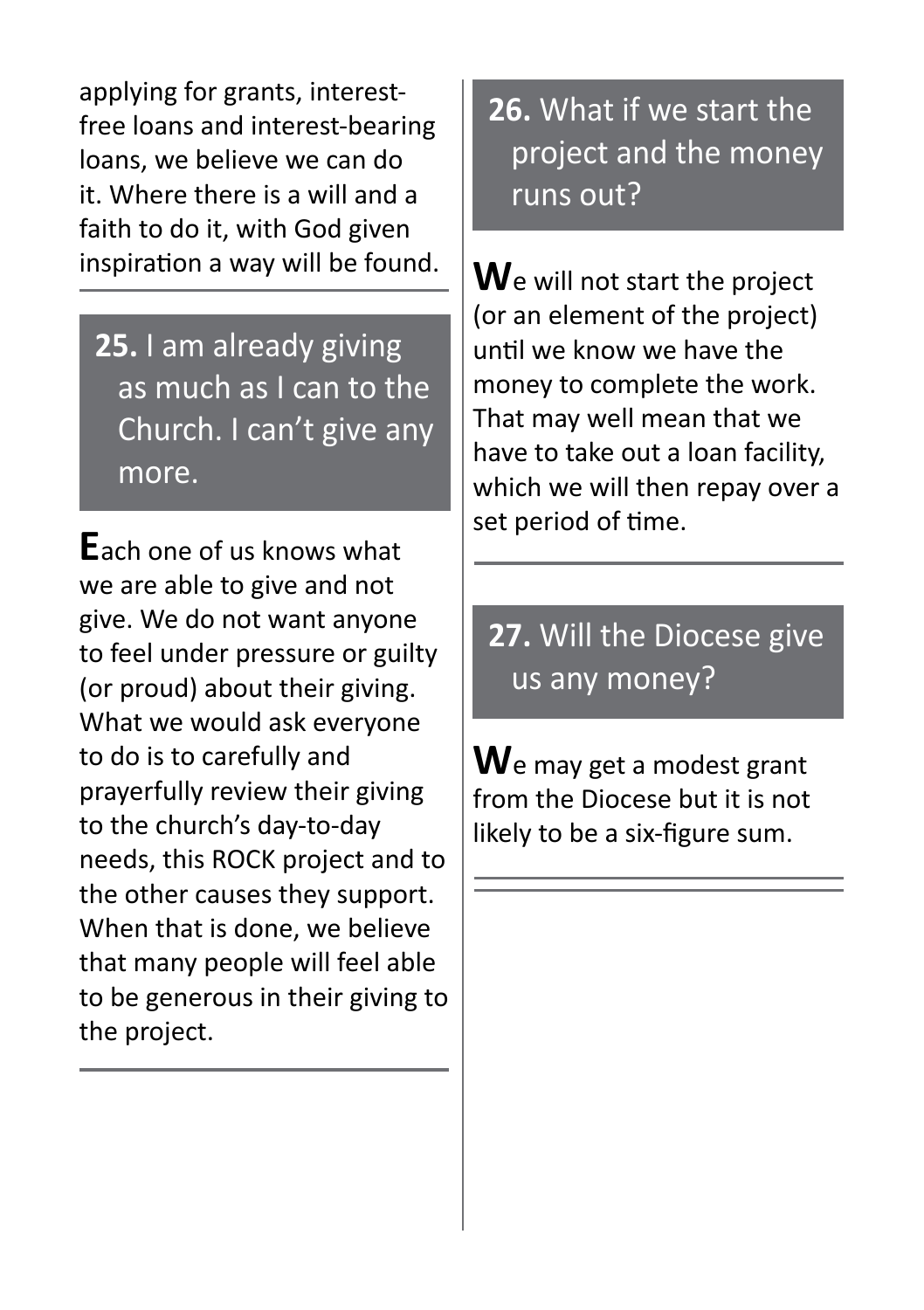### SEATING AND CAPACITY

**28.** I like to see pews in a church and so do others. How can we justify the cost of replacing the pews with chairs?

**W**e know that for many people a church without pews does not seem quite right. It has not always been that way. Pews did not come into 'fashion' until the sixteenth and seventeenth centuries. There was a fashion for high box pews where you could not see the other members of the congregation. In 1893, All Saints Church replaced the 1834 pews which had themselves replaced earlier pews. Cathedrals do not have pews for the main congregation. Practically all churches which have gone down the road of refurbishment have replaced pews with chairs or benches.

The present pews were installed more than 120 years ago. Although they still work and are not in danger of collapsing, they were installed at a time when services and sermons were shorter! They were installed when – rightly or wrongly – people did not expect church to be a comfortable place to be in or one where you developed friendships and conversation. It was a time when everything was much more formal, hierarchical and strict. And indeed people's homes or public places such as schools would have been for most people pretty austere and uncomfortable as far as seating went. Nowadays very few of us sit on wooden, upright chairs in draughty, cold rooms for most of the time. Nor do non-church goers. Apart from the sheer uncomfortableness of pews, there is their rigidity. How lovely it would be to come into All Saints and see it clear of all seating for a special event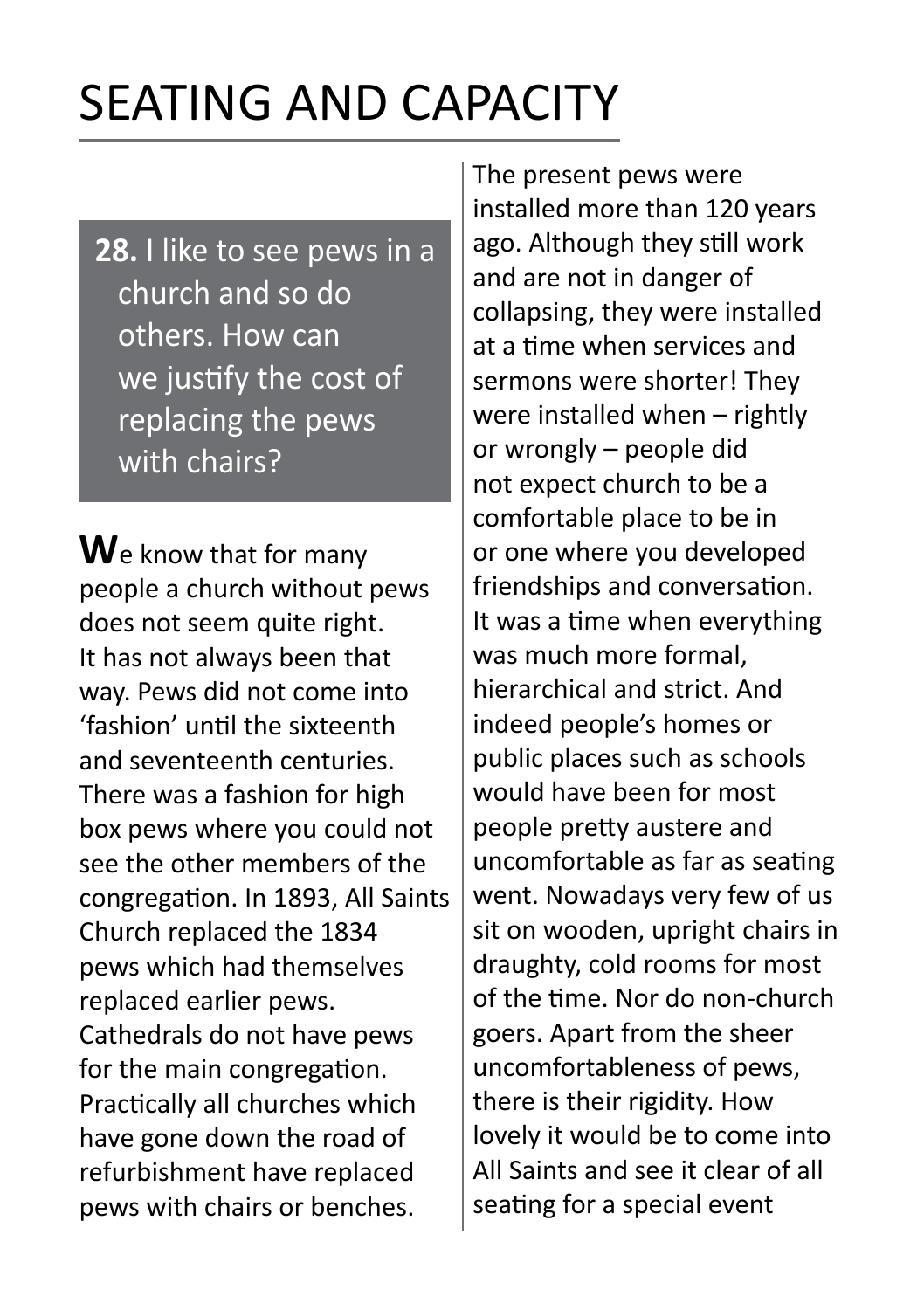case in cathedrals) or set up for a special supper or dinner, or arranged in the round for a baptism.

#### **29.** Won't we lose seating capacity if we replace the pews with chairs?

**T**here will probably be some reduction in seating capacity but only by a small amount. We estimate that it should be possible to have 400 chairs in the main seating area in church. On the other hand for things like the WASP assemblies and special events it will be much easier to get 600 pupils sitting on the floor with no chairs than trying to squeeze them into the pews. Some have said we should be planning for growth and increasing seating capacity not reducing it. Other churches, which have found they are squeezed for space, have solved that problem by putting on additional services. A number of churches have a service at 9.30 and again at 11.00. Some very well-attended churches have two carol services.

**30.** What about health & safety with getting lots of people out quickly if there are loose chairs

**W**e don't think this will be a problem. The chairs will be linked so should not be moving about randomly. There will still be circulation space.

**31.** Who will use the flexible space in church created by the removal of the pews?

**T**his space will be available to all for appropriate activities. It's use will evolve and grow over time as we discover the potential that it offers.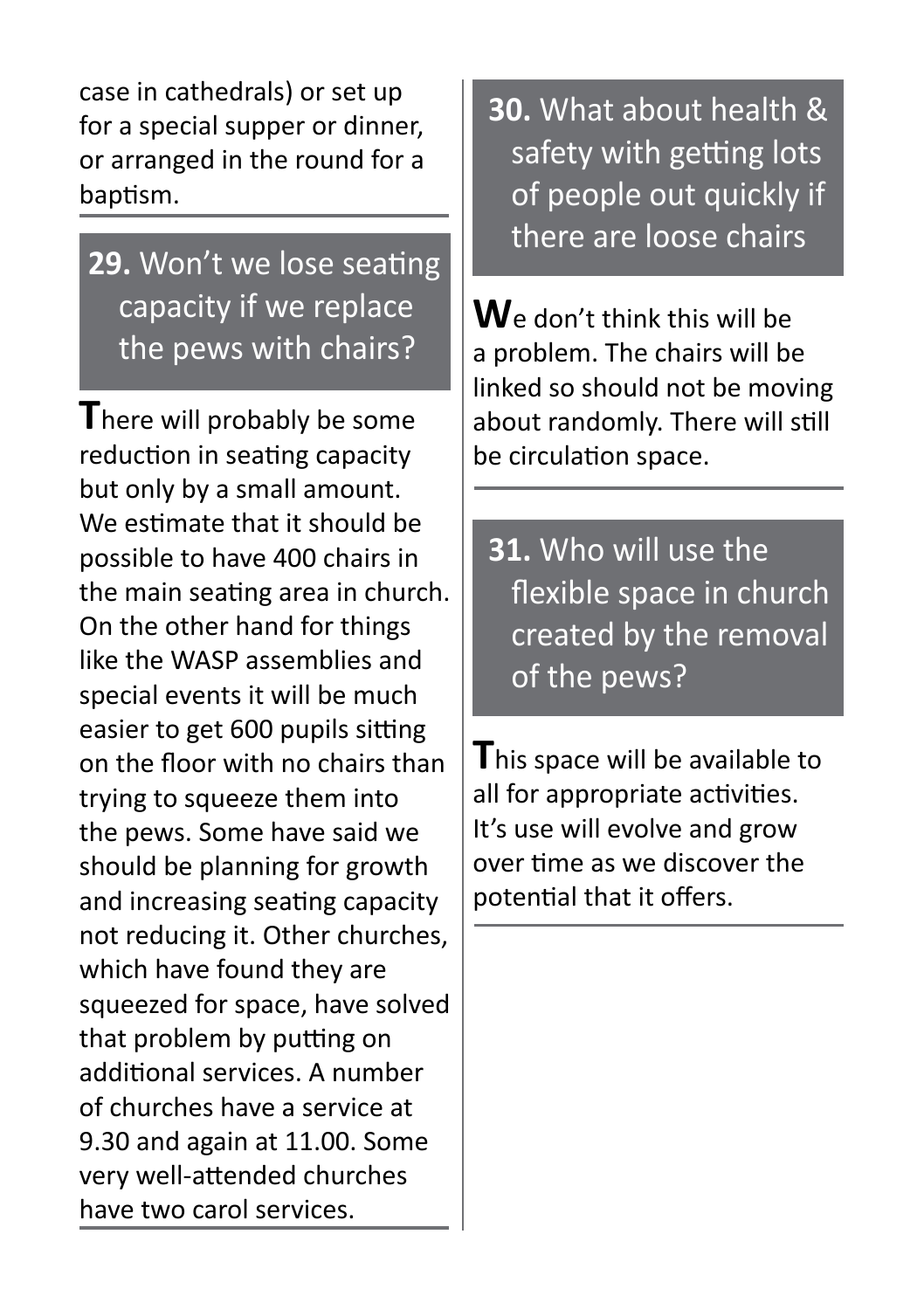**32.** Where will the chairs be stored when the space is cleared for an 'open space' event?

 **T**he kind of chairs we are likely to go for stack very well (much better than the Church Centre chairs). However we will need good quality built in storage

with easy accessibility. We have seen a number of good examples in the churches we have visited or seen online.

### STAFF AND OFFICES

**33.** The church and centre staff work together well in the centre. Won't that be disrupted if some have to work in the church rather than the centre?

**T**here is much to be said for having all the staff in one place. But it is not an absolute essential, and in the future staff will want and need to work in different ways.

**34.** Who will use the working spaces/rooms in the church (extension) and how frequently will it be manned?

**T**hat has not been decided yet – remember we are at least three years away (and possibly longer) from completing the extension, which is where the additional spaces would go. In all probability future clergy are likely to want to do at least some of their study, administration and meeting people outside of their homes; there may be more part-time paid and unpaid staff doing work for the church which is better done on the campus than elsewhere. This is all part of seeing the campus and our buildings as a hub and a resource with plenty going on inside and outside the hub.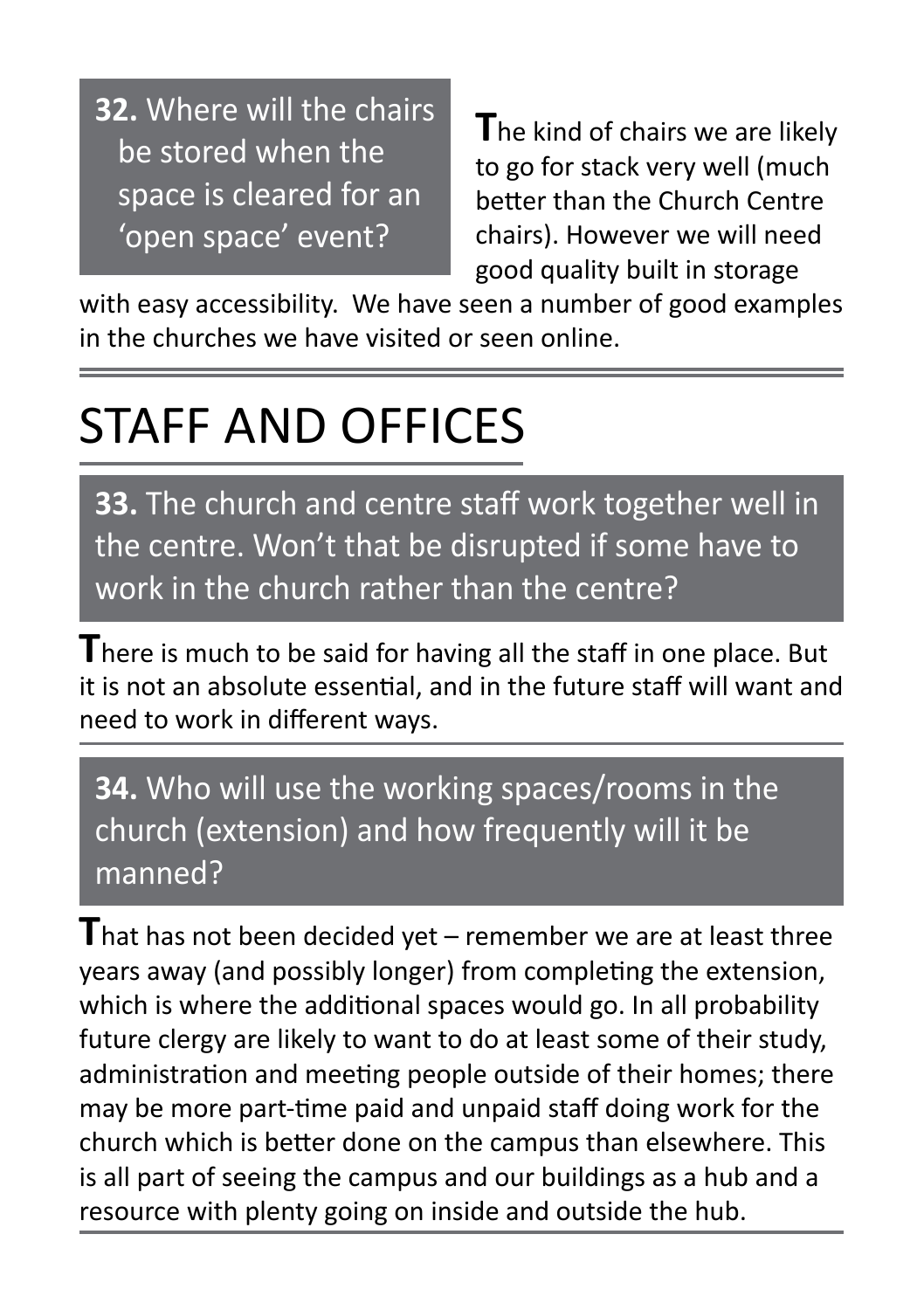**35.** Why have work spaces in the church if the Rectory is being retained and the Rector wants to work from there?

**S**ee above (and below). The advice we have been given from the Diocese is that increasingly clergy do not want to see their homes as part of their working space.

#### **36.** Are you addressing a possible 'lone worker' situation in the church?

**W**e would hope to avoid situations where there is just one person working in the church or being available for visitors. However that may not always be possible, just as it may not always be possible on occasions in the Church Centre. However, we **will** have security and will think seriously about balancing security measures with openess.

### ACCESSIBILILTY AND AVAILABILTY

#### **37.** You often mention 'accessibility' and 'availability'. What do you mean by these?

We mean that the building is physically accessible (in every sense) and available by much more than it is now. At the moment it looks a bit like a fortress: shut for most of the week (except for 8 hours) and only capable of being used one way. If it were both accessible and flexible, how much more could we get out of it for families, older people, youth and children and others?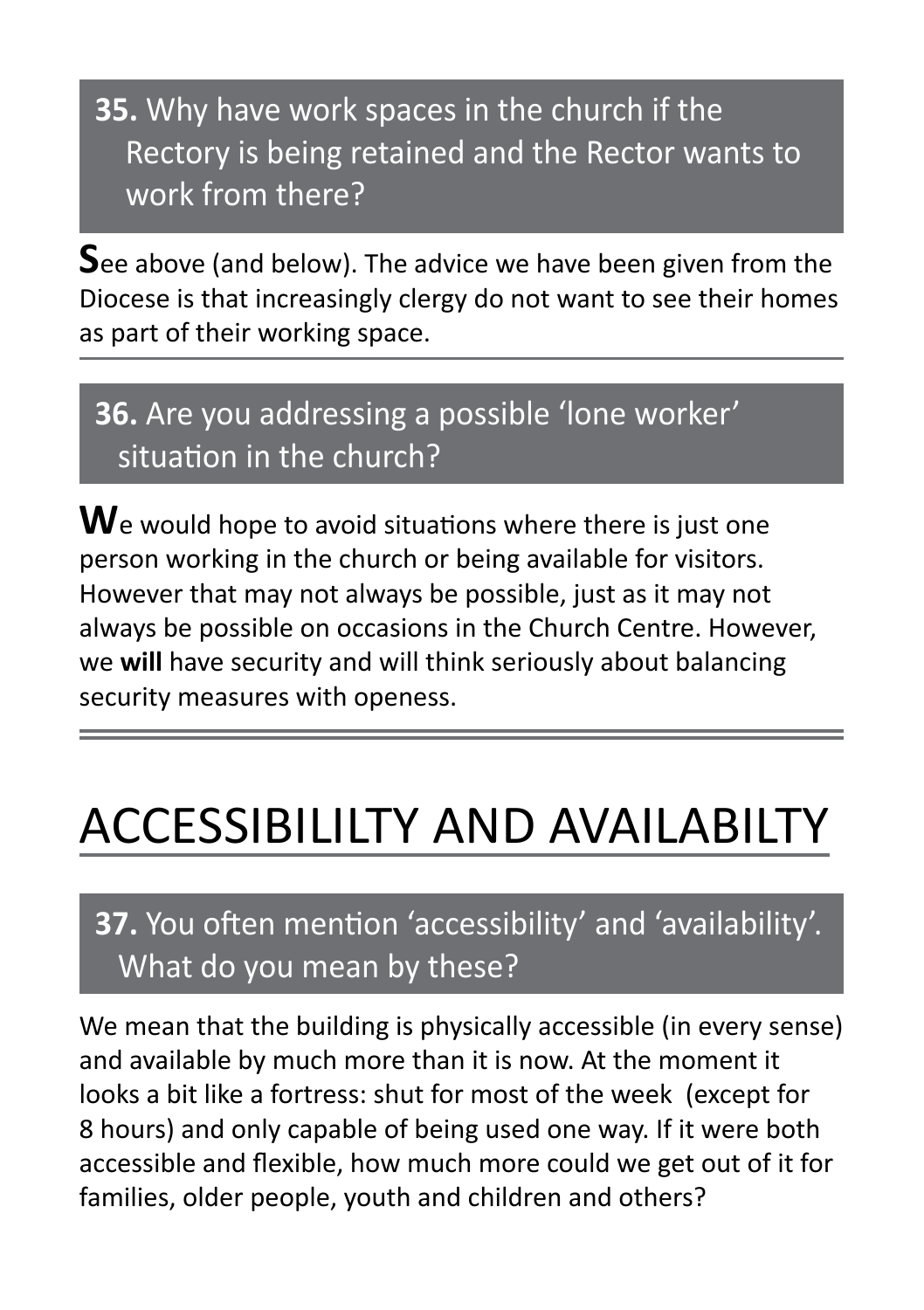We are required by law to consider whether all people have equal access to all parts of our buildings, and are able to be equally involved in all parts of our services. An Accessibility Audit has recently been carried out in our church and several areas of difficulty were noted, particularly:

- Difficulty with accessing the building and the fact that the back door feels like a "2nd class" entrance.
- Problems with moving freely around the building for anyone with mobility problems who needs to use a walking frame, wheelchair or motorised buggy, particularly accessing the chancel for communion.
- Difficulty/impossibility of getting infant buggies into the "crèche".
- Issues with the hearing loop not being accessible in the chancel for people needing to use hearing aids.
- Problems with the size of the print in some of our literature for people with visual difficulties, made worse by poor lighting.
- Problems with the step at the back of the church, especially for people with visual difficulties.
- Insufficient toilets for large crowds (especially at weddings, special services and concerts)
- Difficulty finding the church from the High St and finding the entrance.
- Problems with the uneven paths, especially in the dark.

We need to make significant changes so that we comply with the law in terms of disability and discrimination and that we are true to our Christian values of wanting to include everyone equally.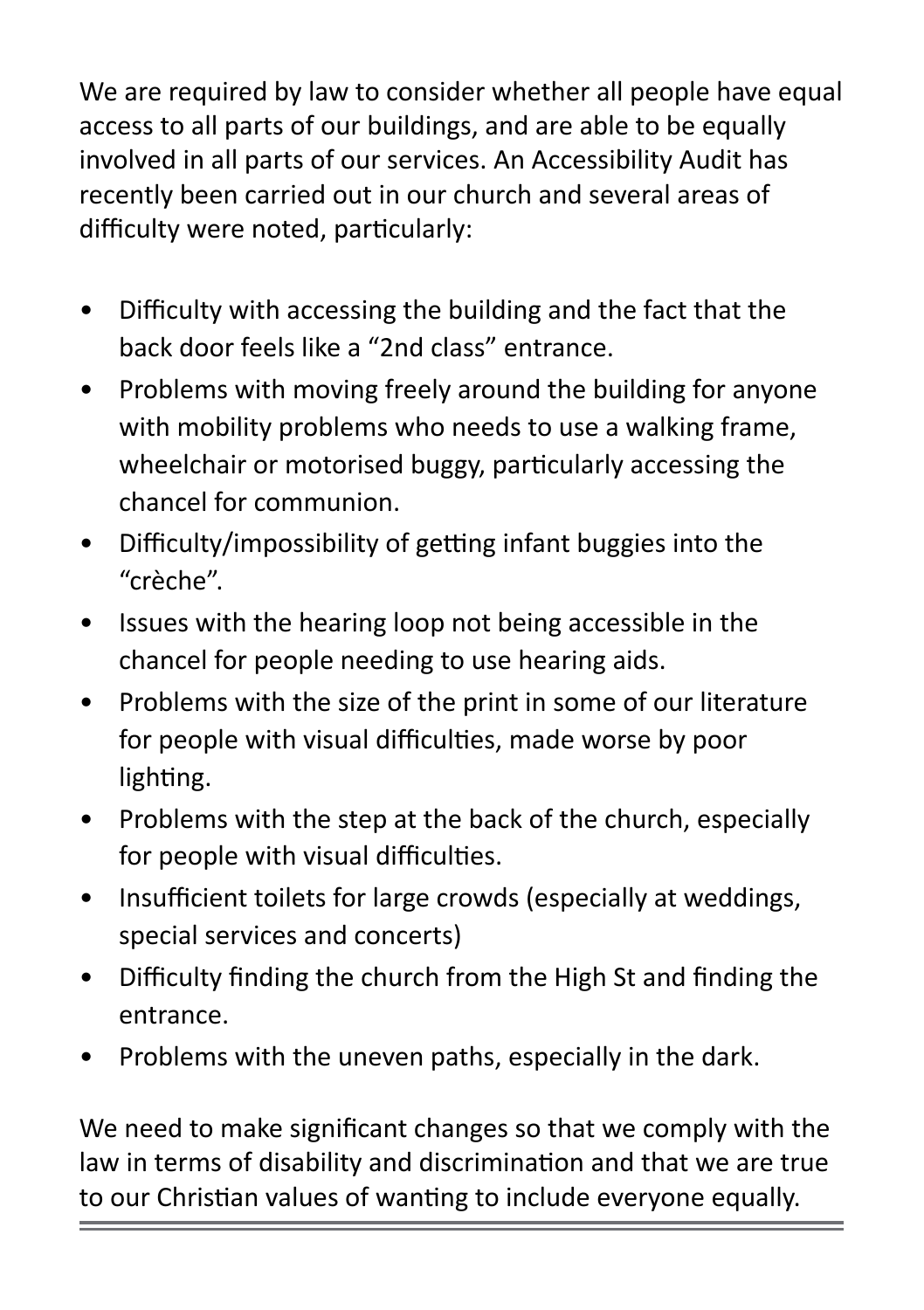**38.** How will we be able to open the church everyday to passers-by or those who want to come in and pray?

**I**deally we will open the church every day and there will be someone in the church to assist with inquiries and be welcoming. That may not always be possible but many churches are open without having anyone present to oversee visitors. Obviously we would need to ensure that valuable, portable equipment was not left lying around. We may well experiment with opening the church as it is now, to see what the benefits are and whether there are any unmanageable problems.

**39.** What happens if homeless people move in and won't go out?

**H**as this happened anywhere?

**40.** What about insurance if we have the church open all the time for all & sundry?

**T**he Ecclesiastical Insurance Company (with whom the church is insured) is relaxed about churches being open without anyone being present, provided sensible precautions are taken.

**41.** Who will man the church to keep it open?

**S**ee above. Hopefully a combination of people working in the church, using the church for an activity or being present as friendly presence will be sufficient to keep it open, recognizing that for some time during daylight hours there may be occasions when it is unmanned.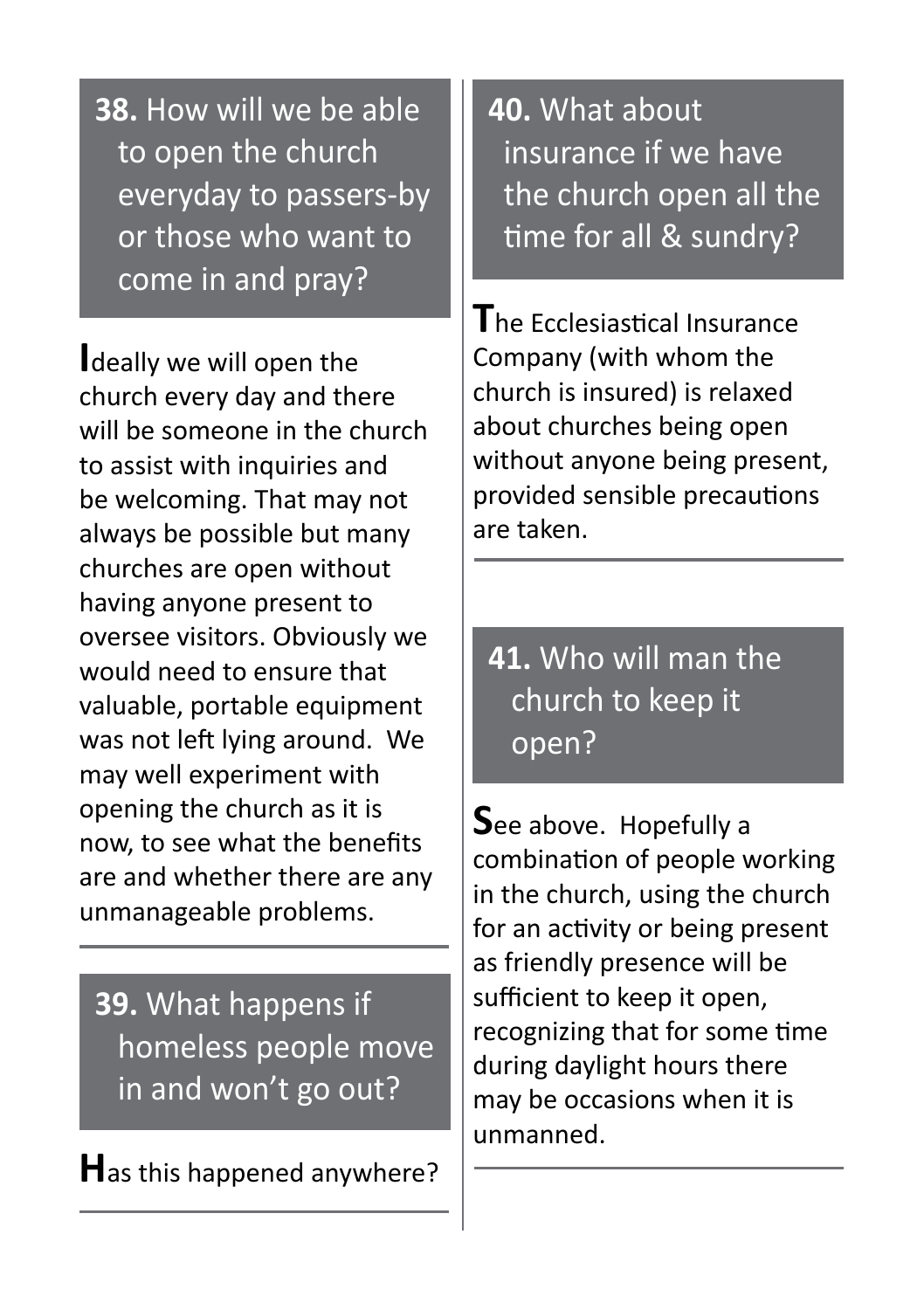#### **42.** Which groups will benefit from it midweek and how?

**G**roups that use the church during mid-week include the Tuesday morning congregation and WASPS. The Gardening Society holds its monthly meetings in the church (and its annual Christmas Supper and 'Entertainment'). It could be that one of the mother and toddler groups that currently use the Centre would use the church instead. One of the many Bath choirs might choose it as their main rehearsal base. A refurbished church would be very suitable for conferences (with better acoustics than the Centre presently enjoys). All that said, we believe that by creating a warm, comfortable, welcoming place with good refreshment and toilet facilities plus excellent AV facilities, people in and outside the church will want to use it for the common good and to worship God.

## OTHER MATTERS

#### **43.** What are the plans for the organ?

**T**he ROCK Team has considered taking out the organ, moving it elsewhere in the church, removing it altogether and replacing it with a modern digital organ (or not). Our conclusion is that it would be best to retain the organ and have it completely refurbished in its present position. We have been told that it is a very fine (and virtually unchanged) example of a Sweetland organ (Sweetland installed a number of organs in the West Country, including Bath). We may be able to obtain some grants to help with the costs of refurbishment.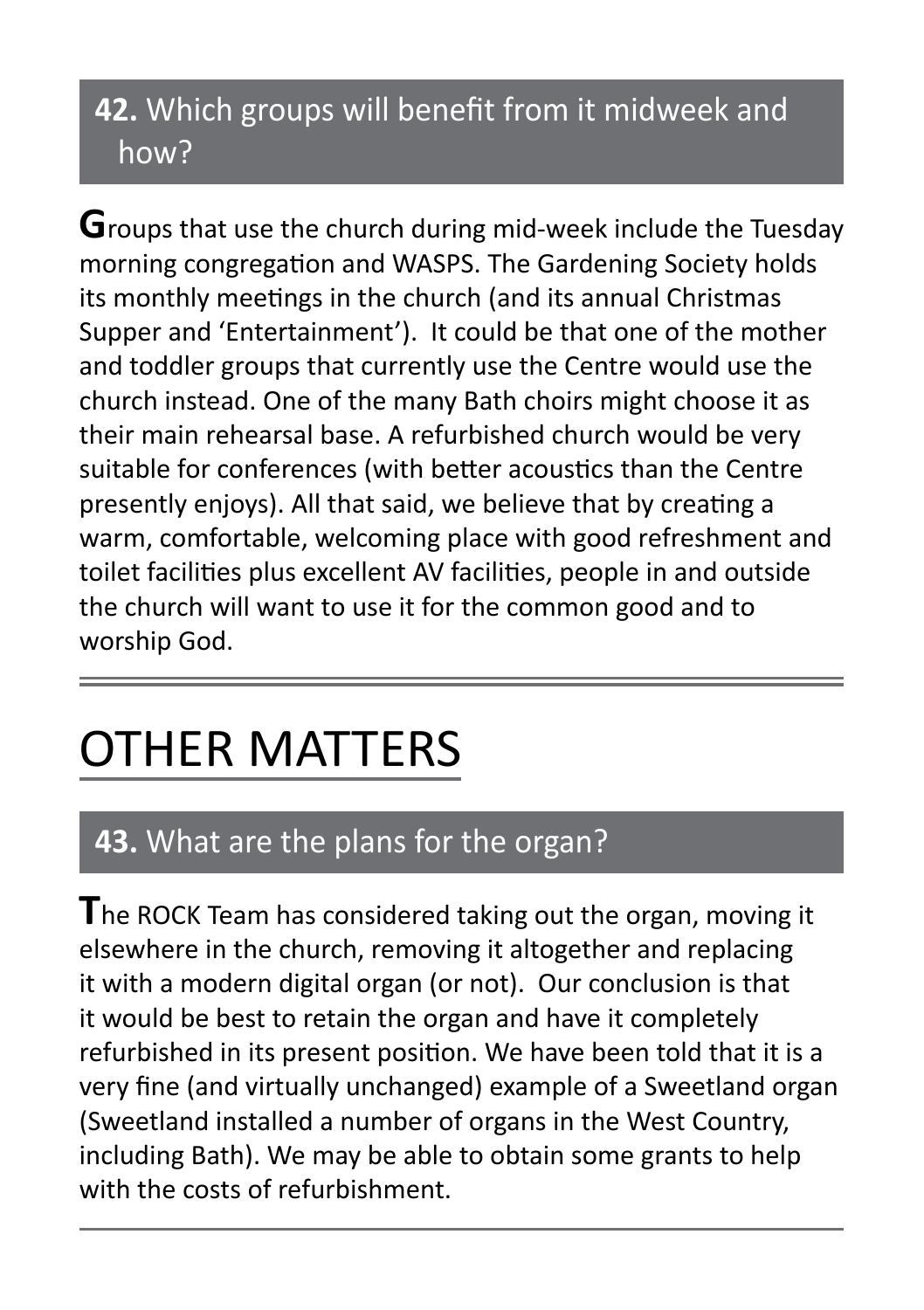#### **44.** Where will the musician's equipment be stored securely?

**I**f the church is to be open on a regular basis, there will need to be some lockable storage

**45.** Are you addressing the issue of car parking spaces?

**I**deally we would provide more parking but there is limited space available. We are investigating this further. We will be addressing the access to the car park and improving it.

**46.** What is being done to improve the look of the churchyard and make it safe?

**T**he third element of the project is devoted to improving the external spaces by culling

or heavy pruning of some of the trees (only with planning permission of course). Some gravestones would be removed and placed against the boundary walls. Some memorials and tombs would be repaired. How many would depend on the funds available. We intend to improve the pathways and make a better Garden of Remembrance and possibly create a space big enough for services and the like.

**47.** Why can't we build a separate building in the churchyard, say for Enrich and Youthwork?

**T**he law allows us to extend the church but not put a freestanding building on land previously used (but now closed) for burials. However, we continue to search for alternative viable spaces.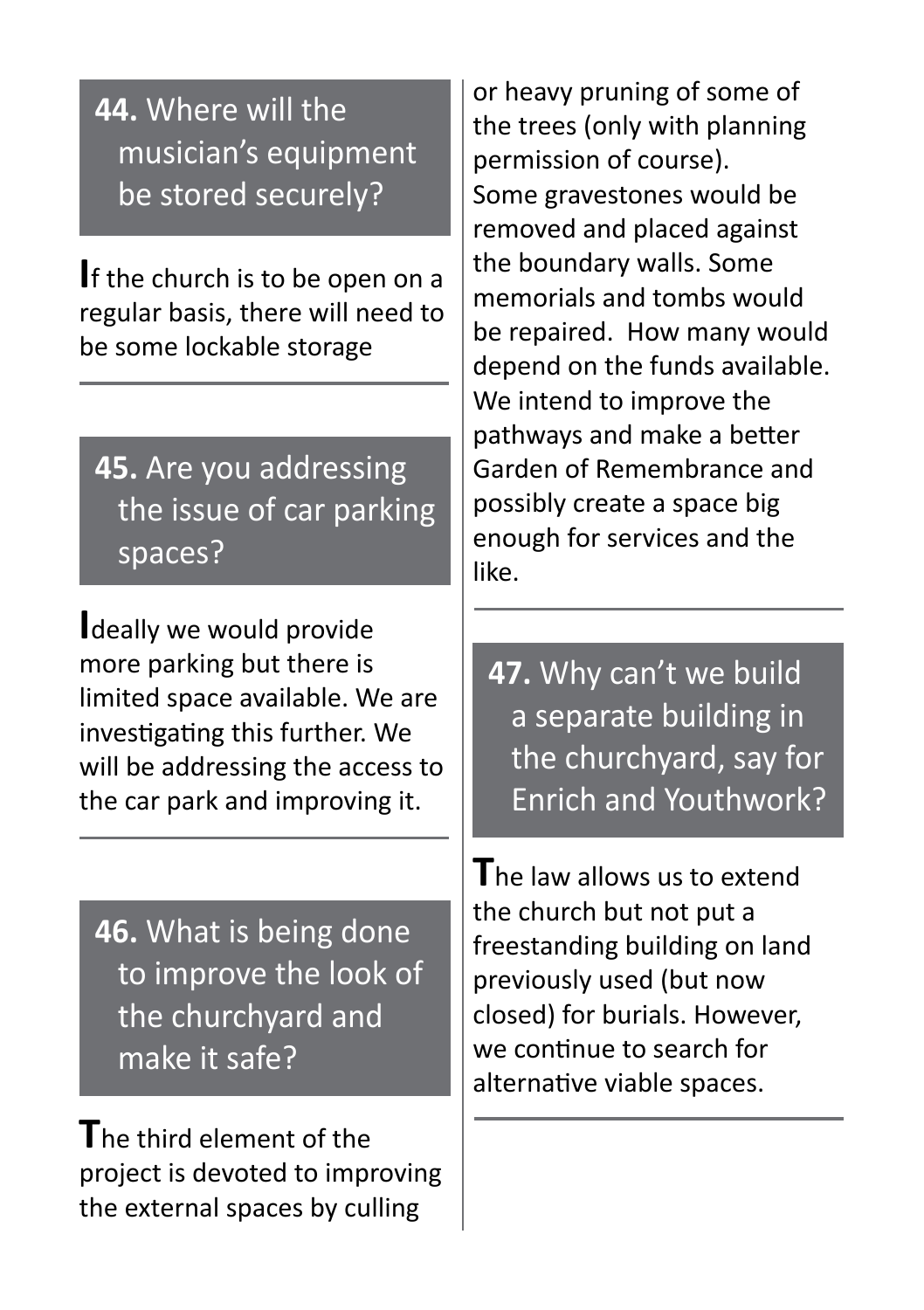#### **48.** What are the on going running costs of the church going to be?

**O**bviously it is difficult to work out exactly what running costs will be, especially if we move to a situation where our building is open and probably heated most of the time. We have however talked to churches that have gone down this route and we have some idea of running costs from the Church Centre. We have anticipated the running costs to be around £27.000 per year. This includes having some paid hours for cleaning and maintenance - not something we do at present. Currently heating the church for mainly Sundays costs about £6,000 p.a. Having the church open during the week with underfloor heating which maintains an ambient temperature is estimated to cost around £12,000 p.a.

**49.** It's obvious that it needs to be done. Why don't we just get with it?

**I**t is not obvious to everyone that work needs to be done. We want to be as sure as we can that what we are going to undertake is right for our church now and does not create problems or shortfalls in the years ahead; we also want to get as many people as possible committed to this project rather than rushing into it leaving some people unhappy. Finally, of course, until we have money in the bank we cannot start it.

**50.** Is the building going to be as eco friendly as possible? Can you make it carbon neutral?

**W**e will do what we can to make it as eco-friendly as possible but adapting an existing structure with leaded glass windows is never going to match the carbon footprint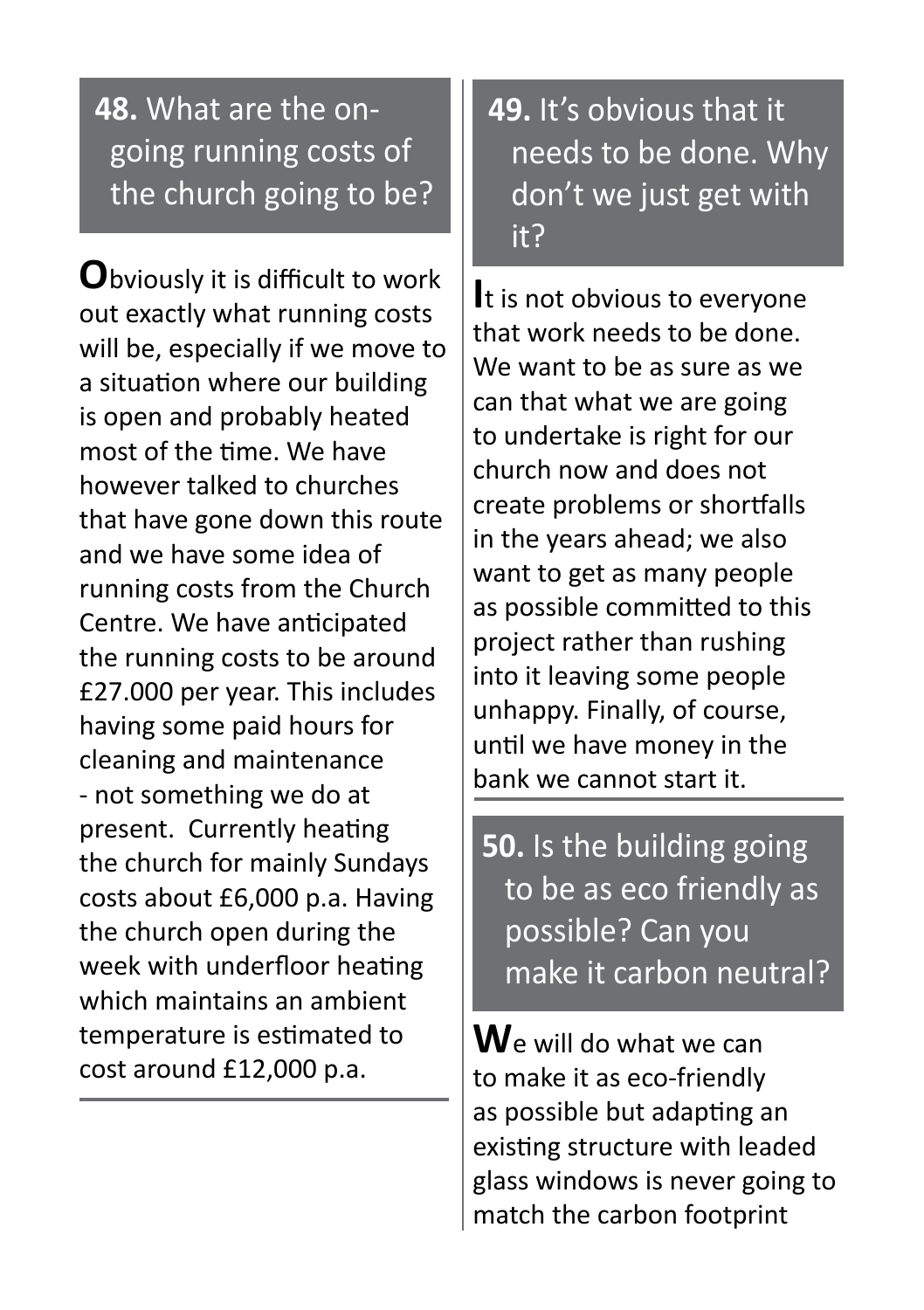of a modern 'green' building. Whether or not we can make it carbon neutral remains to be seen. A lot depends on the heating system we use. Our present system is over 30 years old and inefficient; it struggles to warm up the church from cold generally for between one or two days per week. The lighting is mainly sodium lamps hence the orange glow!

But, the Church is surrounded by the Churchyard giving us the perfect opportunity to utilize ground source heat pumps. Heat pumps operate by harnessing heat from underground by circulating water and antifreeze through borehole pipework and transferring the heat into the building. The system is free of carbon emissions on site and for every 1 Kw of energy used to run the pumps 4 Kw of heat is produced. Although heat pumps can produce vast quantities of heat it is at lower temperatures than a conventional boiler so it requires a large heat emitting surface. It is therefore highly suited to underfloor heating installations when the building will be used daily. Levelling the floor of the Church provides the opportunity to incorporate underfloor heating.

As for lighting, LED luminaires are the most energy efficient form of lighting; typically the power consumed is significantly less than that required for similar light levels from a sodium lamp. They also have a lamp life of some 50,000 hours compared with a sodium lamp life of some 15,000 hours so much less maintenance. With LED lamps now being mass produced their cost is dropping dramatically

As we are working with an historic church building we will never achieve the level of insulation of a modern new building, however, our aim is that alongside more efficient heating and lighting we will maximize the conservation of heat by installing insulation wherever it can be introduced.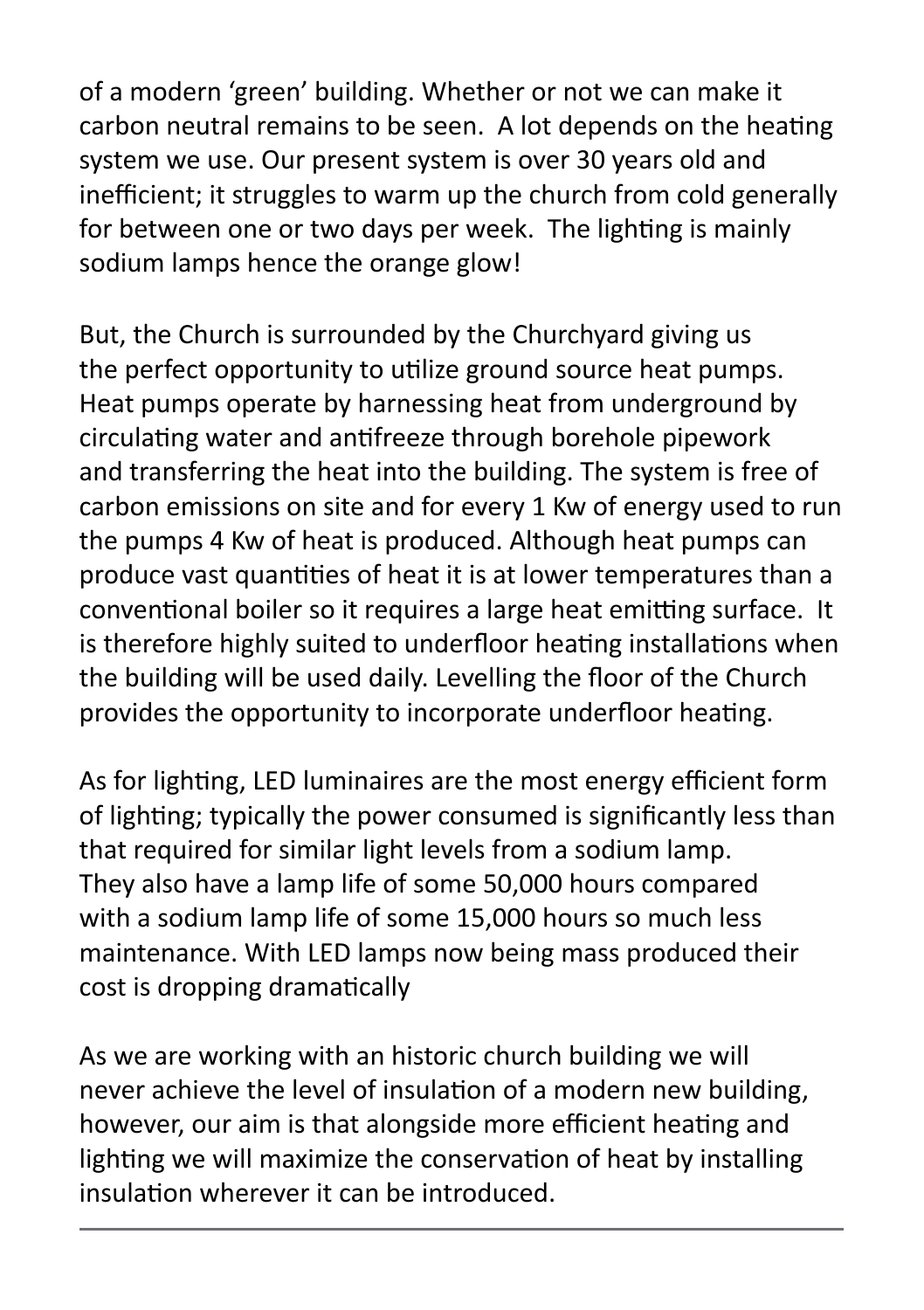#### **51.** Do we need any repairs to the outside of the building?

**T**he stonework and rooves of the building are generally in very good condition. Some minor work is needed. This includes: some repointing and repair work where there are minor cracks; repairs to some slates that have slipped and the ridge tiles; installing safe access ladders, walkways and handrails; redigging some soakaways and putting in some roof insulation materials. All these items would be included in the project, if not done before.

#### **52.** Couldn't we do a lot of the work ourselves and save money?

**A**s with any building project, there are skilled tasks involved. This is not a DIY programme. Apart from things like clearing out the crypt and maybe some gardening at some stage, it just would not make sense to try and do it ourselves, even if we could find the volunteers.

#### **53.** What has been learnt from other churches?

**W**e have learnt a lot from other churches including:

- These things take a long time
- Winning assent and support is very important
- Patience, faith and perseverance pays off
- No one regrets the changes they made
- You need to think about a whole host of issues and inevitably you will not get everything right
- Raising the funds is a challenge but one which churches rise
- You need a clear vision We have also seen lots of examples of seating, lighting, colour schemes, floor materials etc.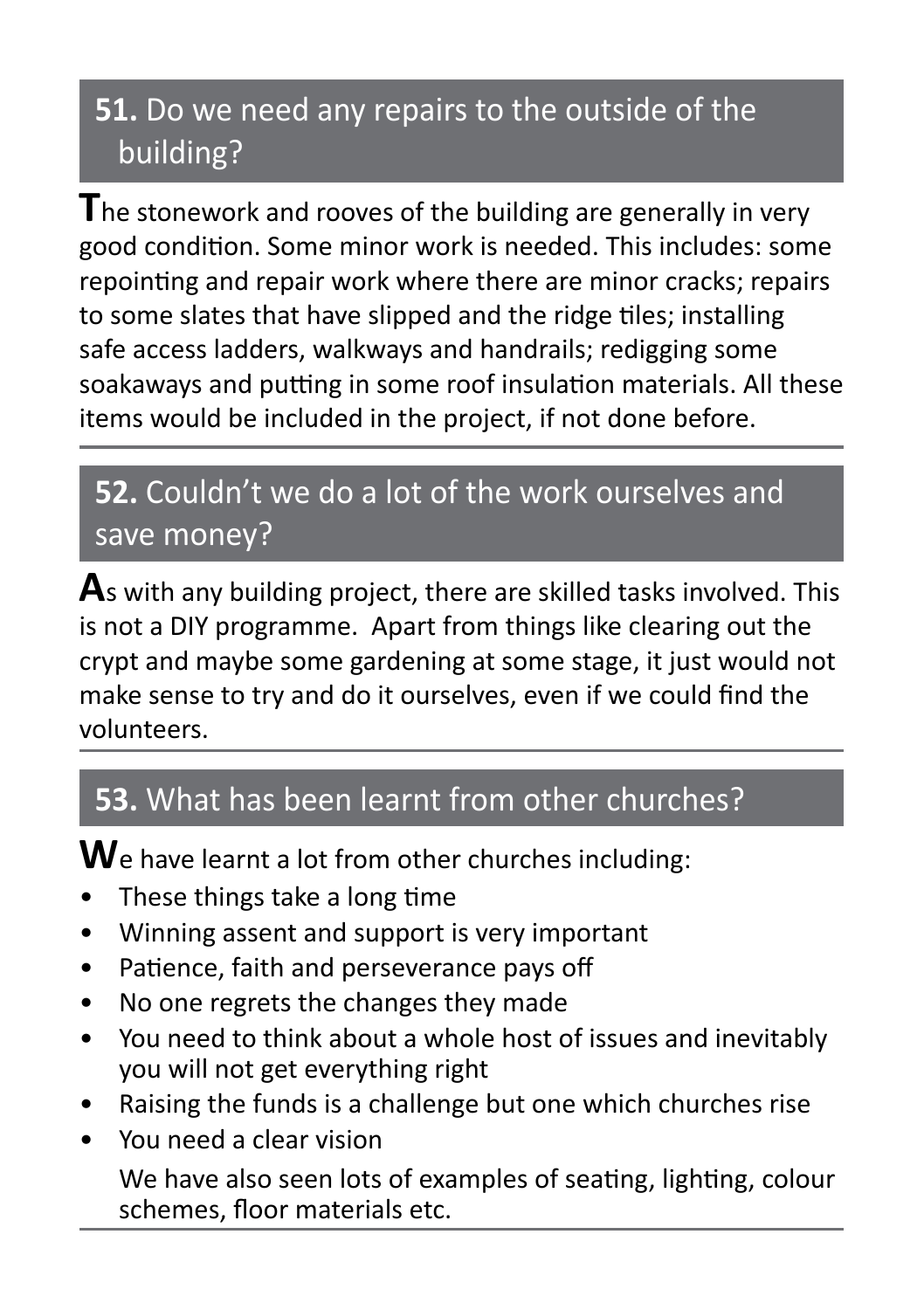## CONSULTATION AND DECISION MAKING

#### **54.** Has the community been consulted and their views

**A**s yet we have not actively engaged with the wider community. The March 2015 consultation and exhibition was available for a week and we know a number of people who are not churchgoers saw it. If and when the go-ahead is given for the project then we would envisage having a wider consultation both with regard to the inside of the church as well as any extension. As far as any extension is concerned, there is, of course, a formal planning process that allows for consultation and any objections to be considered.

#### **55.** Which 'experts' have been consulted?

#### **W**e have consulted with:

- Other church leaders who have undertaken similar projects
- The Diocese
- The B&NES Council Planning Department (called Development Control)
- Architect
- An arboriculturalist
- An archaeologist
- An ecologist

All of the above (with the exception of Church leaders) have produced written reports and drawings.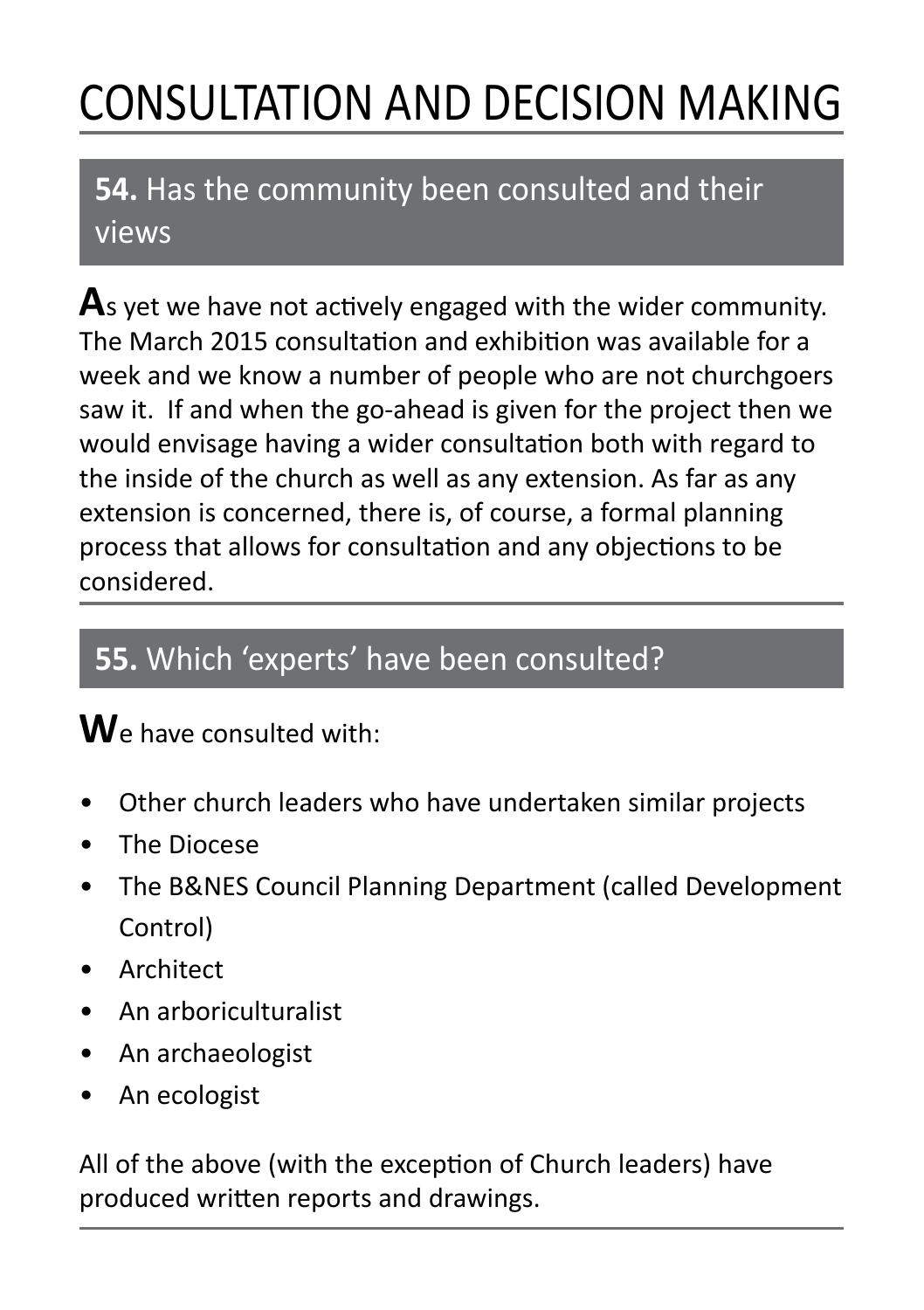#### **56.** What do the B&NES planners and the Diocese think about the proposals?

**T**he B&NES planners do not have any jurisdiction over changes to the church building as it stands now; the planning authority for those changes is the Diocese. The Diocese is sympathetic to and supportive of the approach we have adopted to the internal changes to the church and to the extension. B&NES permission would be needed for any extension to the church. The written advice we have received to date from the officers is that they do not object to an extension in principle. However they would have concerns (and probably objections) to any extension which appeared to dominate the existing building and site or negatively contrast with appearance of the church as it is now.

#### **57.** How are you going to decide whether or not to go ahead?

So far the whole process has been step-by-step:

- Regular meetings of the ROCK Team (for the past 3 years);
- Regular reports to the PCC
- An open testing-of-the-waters consultation and survey in the spring of 2014 (140 survey forms returned)
- An exhibition and consultation in March 2015 (Over 70 written responses returned)

Following the February presentation to the Church there will be a further month for people to consider the proposals and submit any responses they wish to. Those responses will then be considered by the PCC at its March meeting. It will be a PCC decision then as to whether or not the Project should be approved and the move to the next stage be made. That next stage means raising funds through a Giving Process. No further work can be commissioned until the funds are in place.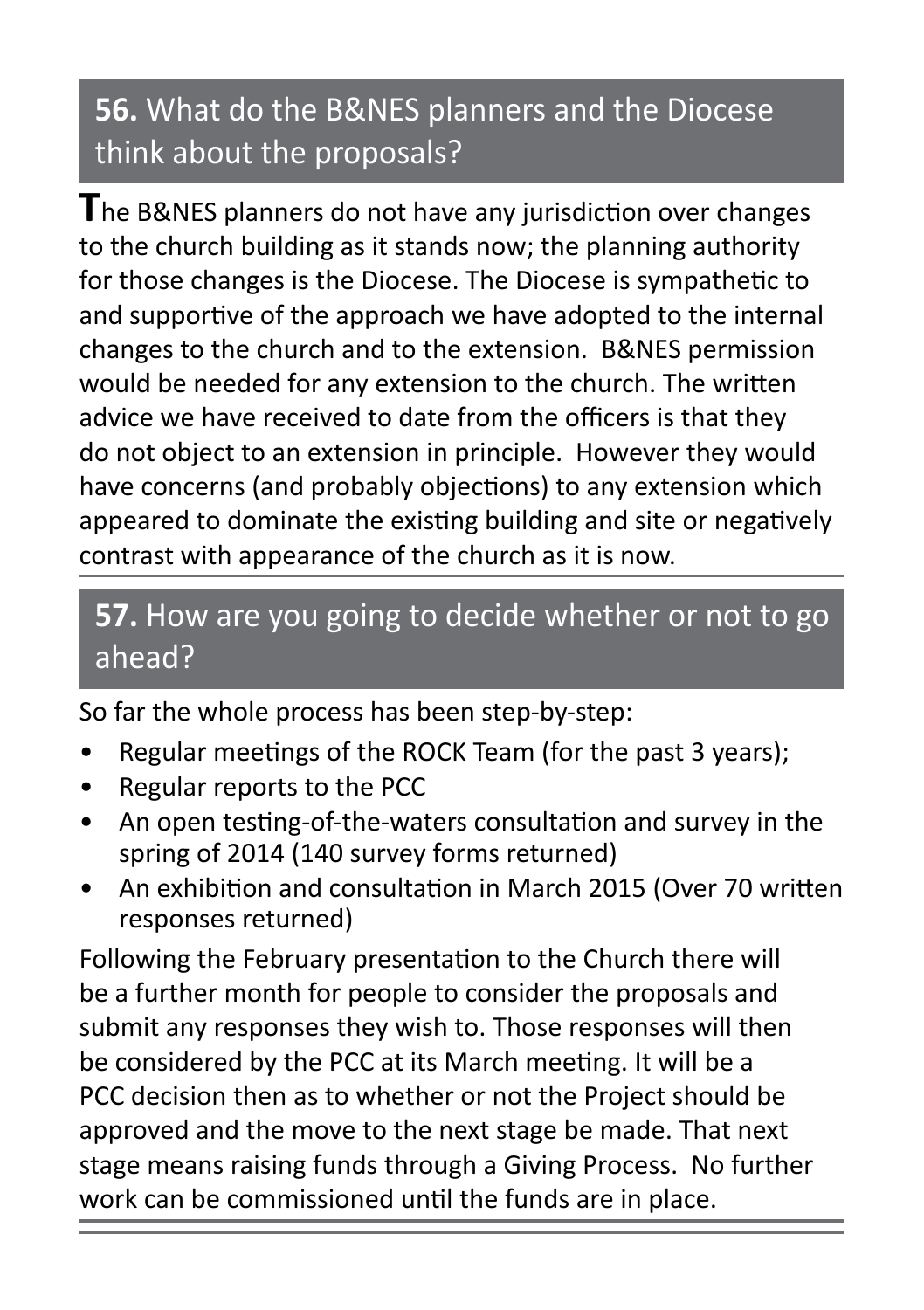# **RECTORY**

**NB** The Rectory is not in the main scope of the ROCK Team's brief because it is owned by the Diocese and housing for the clergy is primarily a matter for the Diocese. However, it clearly has a bearing and a relevance to any developments of the campus.

#### **58.** What are the plans for the Rectory?

**D**iscussions have been taking place with the Diocese and with the B&NES Planning Officers about the Rectory. The general policy of the Diocese is to replace older and larger properties such as the Weston Rectory with newer properties. Apparently there are now very few Rectories or Vicarages of the age and size of the Weston Rectory. The Diocese says that older properties are more expensive to maintain (for the Diocese) and more expensive to heat and run (for the incumbent).

#### **59.** Has anything been decided yet?

**N**o. The Diocese also says that exceptions can be made

if a strong enough case can be made. That might mean getting the parish to share some of the maintenance costs with the Diocese.

#### **60.** Where else might the Rector live?

**T**wo options are being considered. One option is to build a new house, somewhere on the 'campus'. The only place for this is the present church car park. The planners have said there would be no objections from them to putting a new house on the car-park site.

The other option is to buy a suitable house somewhere in the parish, in the same way as the curate lives in a house offcampus in the parish.